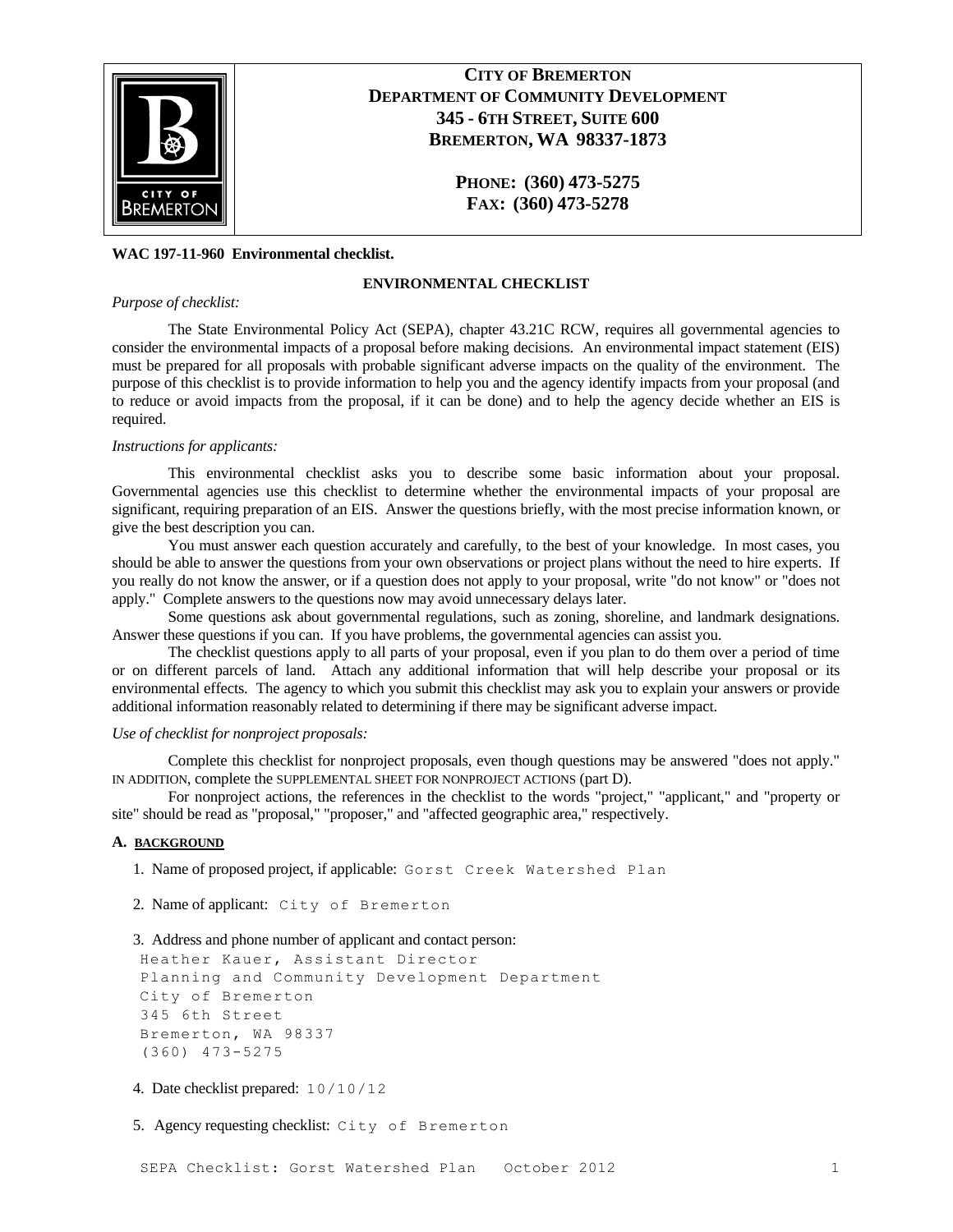# 6. Proposed timing or schedule (including phasing, if applicable):

The current project schedule anticipates a Draft Watershed Framework Plan, Gorst Urban Growth Area (UGA) Subarea Plan/Regulations, and Draft Environmental Impact Statement (EIS) preparation in spring 2013. A Preferred Plan and Final EIS are anticipated in fall 2013, and Planned Action Ordinance in December 2013. The EIS is intended to facilitate a Planned Action for the Gorst UGA.

7. Do you have any plans for future additions, expansion, or further activity related to or connected with this proposal? If yes, explain.

Yes, development may occur in accordance with the Gorst Watershed and UGA Plans and Regulations and in accordance with the EIS and Planned Action Ordinance. Proposals in the range of the Planned Action would not require a SEPA Threshold Determination.

#### 8. List any environmental information you know about that has been prepared, or will be prepared, directly related

#### to this proposal.

An inventory was developed for the study area in August 2011 (See Appendix A). A Watershed Characterization report (City of Bremerton, May 2012) has been prepared in conjunction with the Washington State Departments of Ecology and Fish and Wildlife to evaluate water quality and habitat related issues as they relate to land use planning. An Environmental Impact Statement (EIS) is being initiated for the study area as indicated in the associated scoping notice. Topics for analysis in the EIS are proposed to include: Natural Environment (geology/soils, water resources including surface water, groundwater, and stormwater, air quality, plants and animals), Noise, Hazardous Materials, Land Use Patterns/Plans and Policies, Socioeconomics, Aesthetics, Cultural Resources, Transportation and Public Services and Utilities.

The City prepared the South Kitsap Industrial Area Subarea Plan and Planned Action EIS in 2012. A small portion of the SKIA area lies in the watershed.

In addition, Kitsap County recently completed the Kitsap County Urban Growth Area (UGA) Sizing and Composition Remand Final EIS (August 2012) which addressed the Gorst UGA and other UGAs. It contains analysis relevant to the "No Action" alternative.

9. Do you know whether applications are pending for governmental approvals of other proposals directly affecting the property covered by your proposal? If yes, explain.

None known. Subsequent land development and construction projects undertaken within the watershed must conform to and comply with all applicable City and County land use and environmental regulations.

10. List any government approvals or permits that will be needed for your proposal, if known.

Adoption of a Gorst Creek Watershed Framework Plan, Gorst UGA Sub Area Plan and Regulations by the City of Bremerton City Council and Kitsap County Board of County Commissioners will be required. Actual construction and development will occur under separate permits.

11. Give brief, complete description of your proposal, including the proposed uses and the size of the project and site. There are several questions later in this checklist that ask you to describe certain aspects of your proposal. You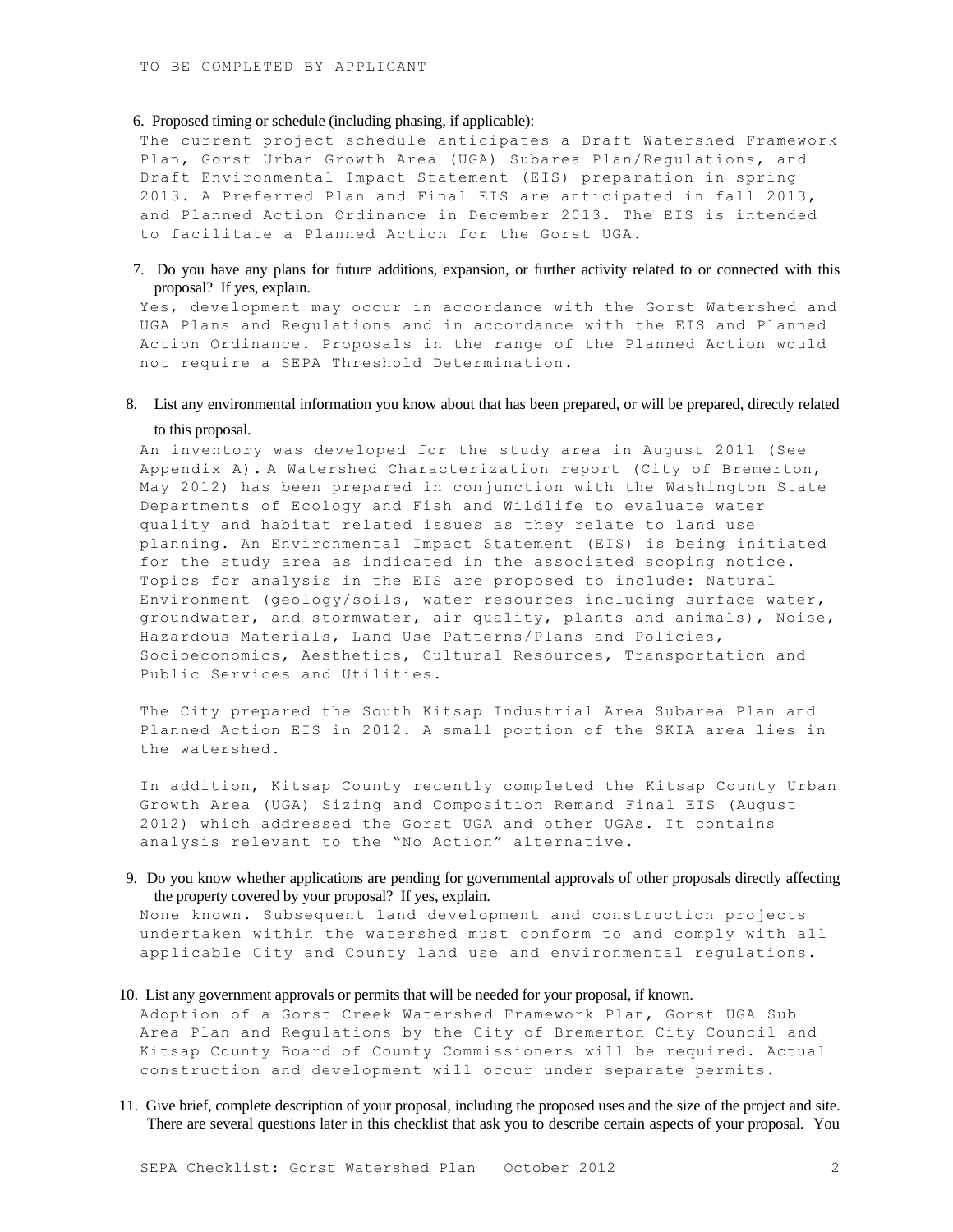do not need to repeat those answers on this page. (Lead agencies may modify this form to include additional specific information on project description.)

The City of Bremerton, in partnership with Kitsap County and other state, federal, and tribal agencies, is in the process of preparing a proposed Gorst Creek Watershed Plan, including a framework plan for the watershed as a whole and a subarea plan for the Gorst UGA. Also under preparation are implementing land use and environmental regulations. It is also anticipated that a capital facilities plan (CFP) will be prepared to support the plan and to implement infrastructure. The plan and regulations will undergo public review and refinement through late 2013.

This plan will create a land use framework and implementing development, design, and street standards to establish a cohesive vision for a livable district and to encourage investment in the Gorst UGA. Concepts include a range of permitted land uses with emphasis on residential, retail and commercial uses. The subarea plan and implementing zoning are anticipated to serve as pre-annexation planning and zoning pursuant to RCW 35.13.177.

The Watershed Framework Plan and Gorst UGA Subarea Plan will promote and realize urban and rural sustainable growth initiatives and objectives based on the findings of the Watershed Characterization report (City of Bremerton, May 2012). Sustainable land development by its nature generates lessened environmental impacts relative to lowdensity suburban development patterns. Measures are intended to implement low-impact development techniques to preserve and restore water quality processes; to encourage development in areas identified as having lower impacts on habitat and/or water quality processes; to encourage new investment in the UGA; to encourage clustered residential development and mixed-use development particularly in the UGA; and to increase opportunities for public visual and physical access to the Sinclair Inlet.

The City is also proposing to adopt a Planned Action Ordinance. A Planned Action Ordinance, if adopted pursuant to WAC 197-11-164 to 172, would indicate that the completed EIS adequately addresses significant impacts of the proposed action, and that future projects consistent with the analyzed projects and parameters of the Planned Action Ordinance would not require future SEPA threshold determinations or EISs. The proposed Planned Action would apply to the Gorst UGA only.

12. Location of the proposal. Give sufficient information for a person to understand the precise location of your proposed project, including a street address, if any, and section, township, and range, if known. If a proposal would occur over a range of area, provide the range or boundaries of the site(s). Provide a legal description, site plan, vicinity map, and topographic map, if reasonably available. While you should submit any plans required by the agency, you are not required to duplicate maps or detailed plans submitted with any permit applications related to this checklist.

The Gorst Creek Watershed and Gorst UGA together comprise the planning boundaries, and encompass over 6,000 acres in the southwestern portion of Kitsap County. Several jurisdictional boundaries cross into the watershed: about 3,600 acres encompass Bremerton City Limits, most of which is zoned as utility lands, about 335 acres are in the Gorst UGA, nearly 180 acres are in the McCormick Woods area of the City of Port Orchard, and the balance of about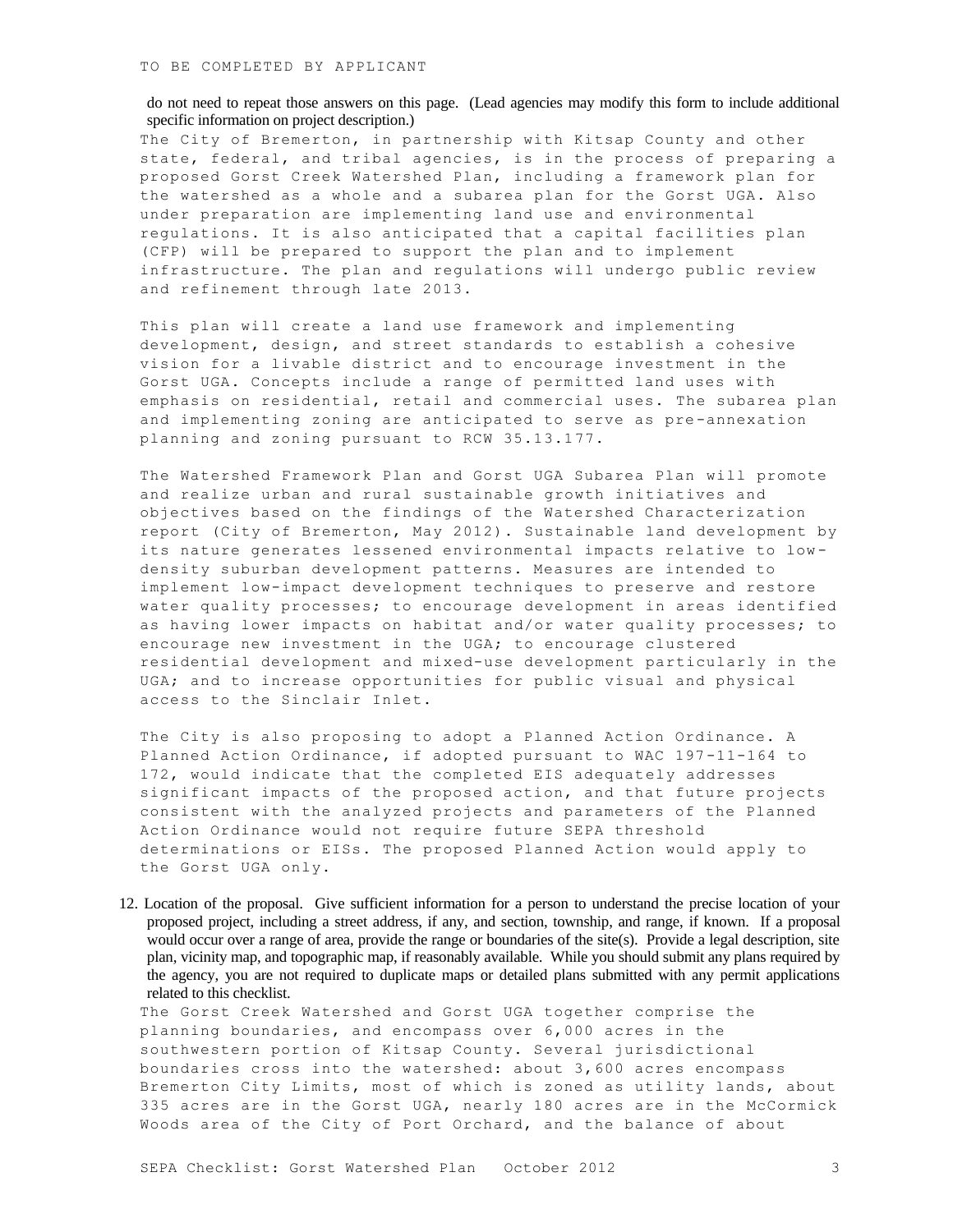1,940 acres are rural, unincorporated land. See Exhibit 1.



Exhibit 1 Gorst Creek Watershed Aerial

Source: Parametrix, Washington State Department of Ecology, Kitsap County, BERK 2012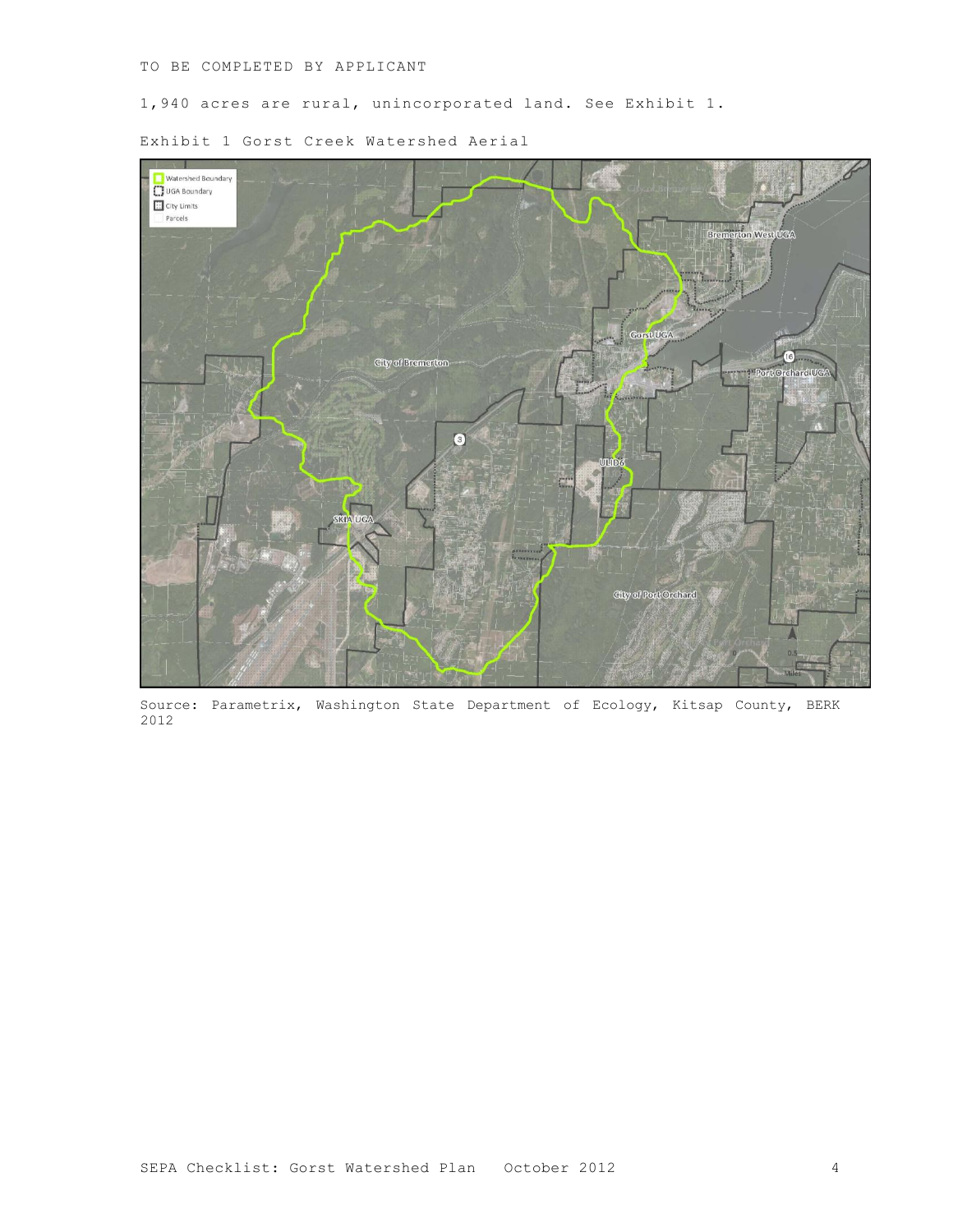# 1. **Earth**

a. General description of the site (**circle one**): Flat, rolling, hilly, steep slopes, mountainous, other…

A majority of the study area consists of lands less than 15% slopes, but there are steep slopes (15%+) in the northern Gorst UGA, in the northwest portion of the watershed, as well as the southeast portion of the watershed.(See Appendix A: Map Plate LU-3.)

b. What is the steepest slope on the site (approximate percent slope)? Areas of steep slopes generally range from 15-30%.

c. What general types of soils are found on the site (for example, clay, sand, gravel, peat, muck)? If you know the classification of agricultural soils, specify them and note any prime farmland.

Soils vary within the watershed (see Appendix A: Map Plates WC-4 and WC-5).Limited agricultural use is present within the area as detailed in Appendix A, Map Plate WC-1.

d. Are there surface indications or history of unstable soils in the immediate vicinity? If so, describe.

Some unstable slopes exist within the watershed and Gorst UGA. Critical areas ordinances will prevent or limit future development in areas deemed unsuitable. (See Appendix A: Map Plate LU-3.)

e. Describe the purpose, type, and approximate quantities of any filling or grading proposed. Indicate source of fill.

Development proposals within the study area are anticipated to follow adoption of the plan and associated development regulations. Development applications that require grading or import or export of fill would be required to provide information on quantities of cut and fill, sources of imported material, and disposal sites for exported material. This information is evaluated for conformance to applicable regulations and accepted engineering and environmental practice.

### f. Could erosion occur as a result of clearing, construction, or use? If so, generally describe.

Development that is proposed within the study area following adoption of the plan and associated development regulations will be evaluated for consistency with best management practices (BMPs) for minimizing and containing erosion on project sites, and will be subject to stormwater regulations and National Pollutant Discharge Elimination System (NPDES) standards.

g. About what percent of the site will be covered with impervious surfaces after project construction (for example, asphalt or buildings)?

The impervious surface coverage for development that is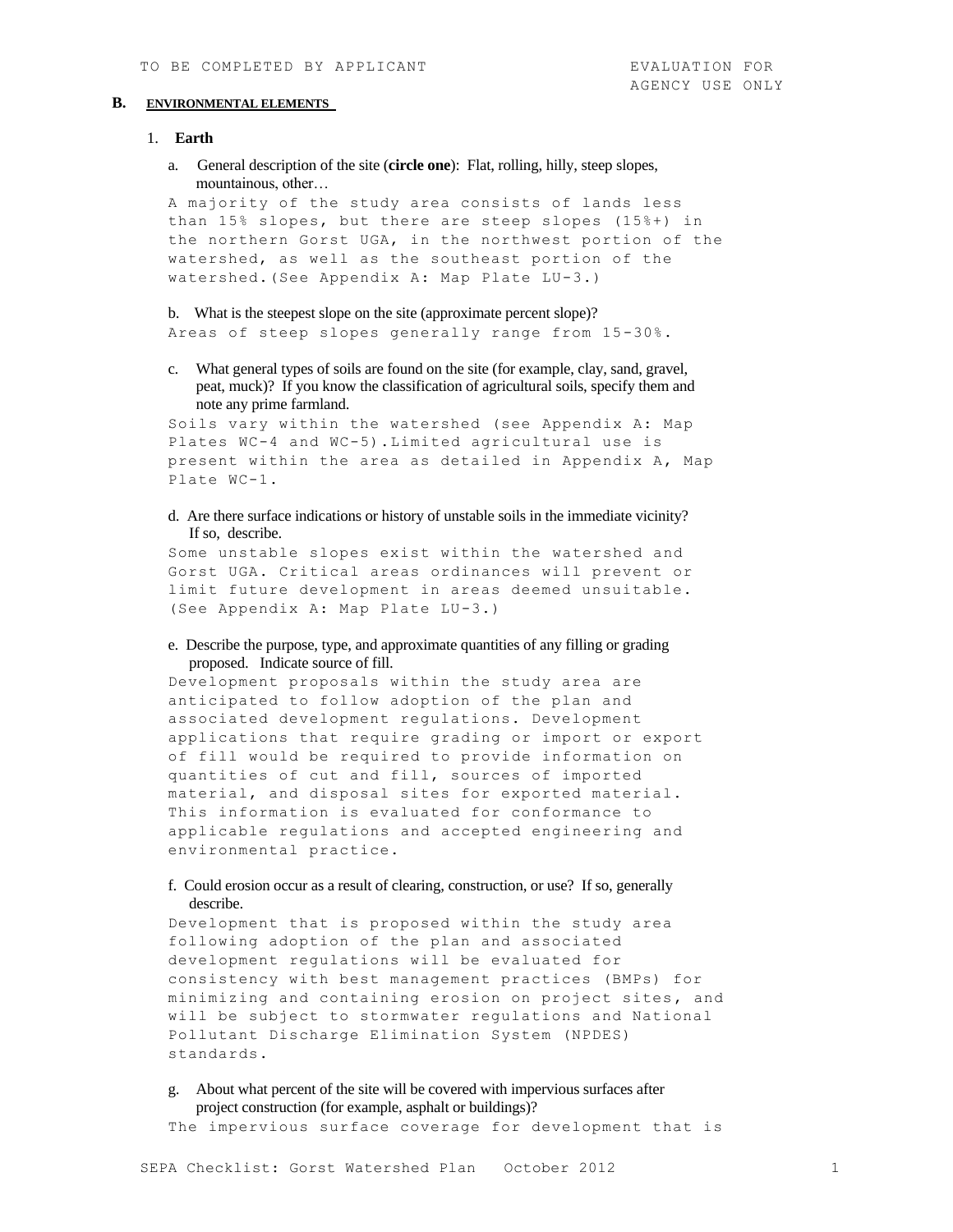proposed within the study area following adoption of the plan and associated development regulations will be evaluated for consistency with applicable standards. Existing impervious surfaces have been mapped and are shown on Appendix A, Map Plate WC-2.

#### h. Proposed measures to reduce or control erosion, or other impacts to the earth, if any:

The EIS will include a description of the study area geology, soil types, and known and mapped hazards based on available literature and previous development studies. It will describe general risks associated with geologic hazards, expected constructability given soil conditions, and the degree and nature of potential impacts that could result from alternatives. The ability of adopted regulations and codes to serve as mitigation measures will be described, e.g. critical areas, grading, and building codes, together with any proposed land use plan regulations.

#### **2. Air**

a. What types of emissions to the air would result from the proposal (i.e., dust, automobile, odors, industrial wood smoke) during construction and when the project is completed? If any, generally describe and give approximate quantities if known.

Short-term air emissions including construction equipment exhaust and fugitive dust may occur during the construction phase for new development. Long-term, the plan and associated development regulations may allow higher residential densities and commercial uses within the Gorst UGA portion of the study area than is allowed under current regulations. Higher densities may result in higher traffic generation with attendant increases of vehicle exhaust. However, the intent of the plan is to encourage a mixture of residential, employment, and commercial uses to reduce the need for daily-needs vehicle trips and create opportunities for living and working in close proximity.

# b. Are there any off-site sources of emissions or odor that may affect your proposal? If so, generally describe.

There are no known sources of emissions or odor in the vicinity of the study area that may affect the plan.

c. Proposed measures to reduce or control emissions or other impacts to air, if any: City and County stormwater best management practices would limit generation of airborne dust. Development is also subject to applicable federal and State air quality regulations. The EIS will address potential impacts and associated mitigation measures to reduce potential air quality impacts. Steps are anticipated to include: Identify how new development and associated traffic could affect air emissions, including greenhouse gases. Summarize existing air quality conditions and compare City, County, and regional transportation plans and growth levels and potential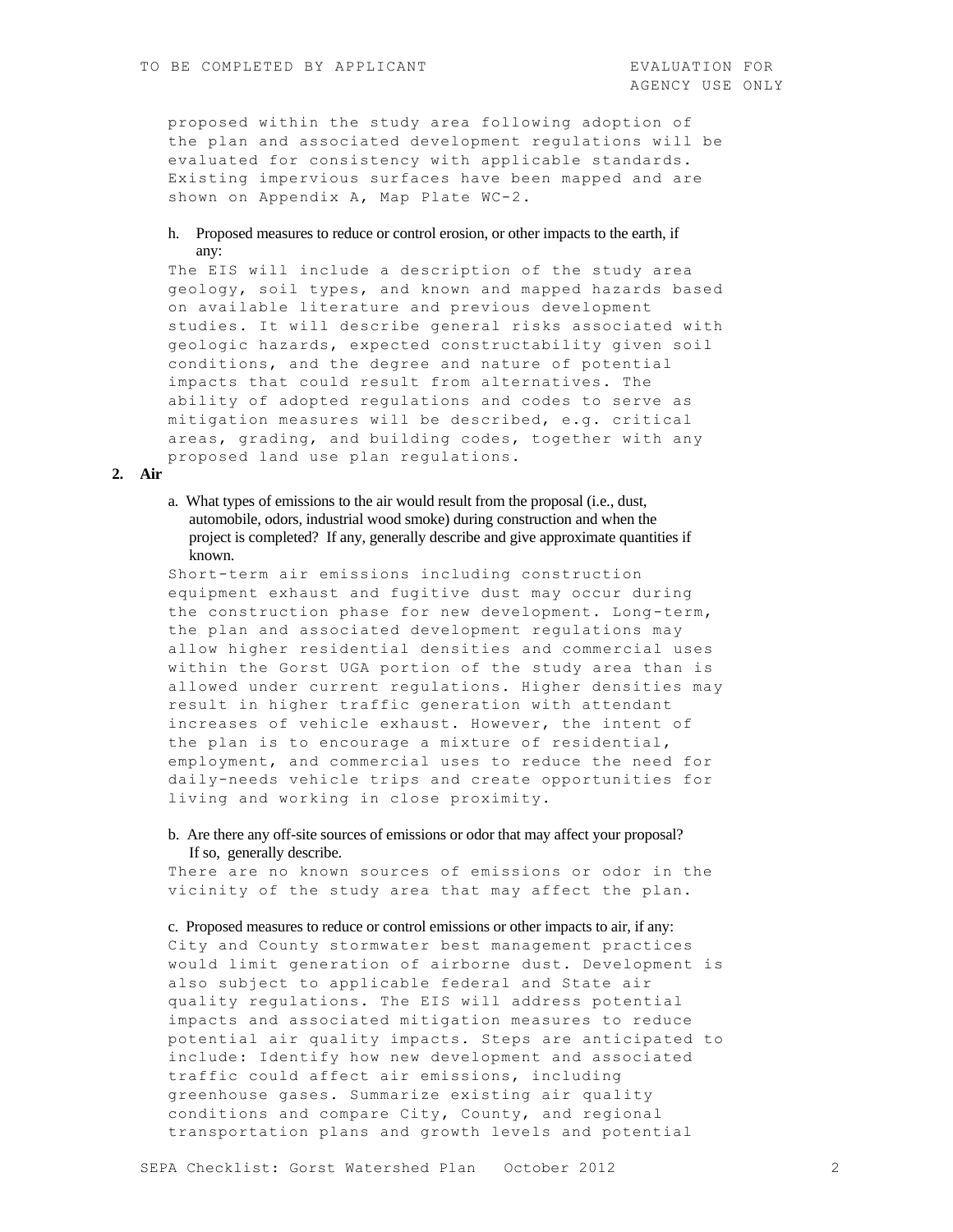Vehicle Miles Traveled (VMT) by alternative based on the transportation model. Prepare a focused review of greenhouse gas emissions using the King County greenhouse gas method.

# 3. **Water**

- a. Surface:
	- 1) Is there any surface water body on or in the immediate vicinity of the site (including year-round and seasonal streams, saltwater, lakes, ponds, wetlands)? If yes, describe type and provide names. If appropriate, state what stream or river it flows into.

Appendix A, Map Plate WC-3, details water bodies in the watershed including wetlands and streams. The primary saltwater/freshwater interface is the mouth of Gorst Creek where it flows into Sinclair Inlet.

2) Will the project require any work over, in, or adjacent to (within 200 feet) the described waters? If yes, please describe and attach available plans.

Future development allowed by the plan and regulations may in some cases occur within 200 feet of water. However, development would be required to meet appropriate shoreline and critical area regulations including buffers. Buffers would depend on the type of water body or wetland and its ecological function. Surface water features and potential impacts and mitigation measures will be evaluated in the EIS.

3) Estimate the amount of fill and dredge material that would be placed in or removed from surface water or wetlands and indicate the area of the site that would be affected. Indicate the source of fill material.

Future development or activities allowed by the plan and regulations may propose fill and dredge, however, only under circumstances allowed by critical area and shoreline regulations (e.g. for restoration purposes). Such applications would be evaluated for conformance to applicable regulations at the time submitted. Surface water features and potential impacts and mitigation measures will be evaluated in the EIS.

# 4) Will the proposal require surface water withdrawals or diversions? Give general description, purpose, and approximate quantities if known.

No surface water withdrawals or diversion are anticipated to occur as a result of the proposed plan. Development applications proposing surface water withdrawals or diversions will be evaluated for conformance to applicable regulations at the time of submittal. Surface water features and potential impacts and mitigation measures will be evaluated in the EIS.

# 5) Does the proposal lie within a 100-year floodplain? If so, note location on the site plan.

Portions of the basin lie within the 100 year floodplain as shown on Appendix A, Map Plate LU-8.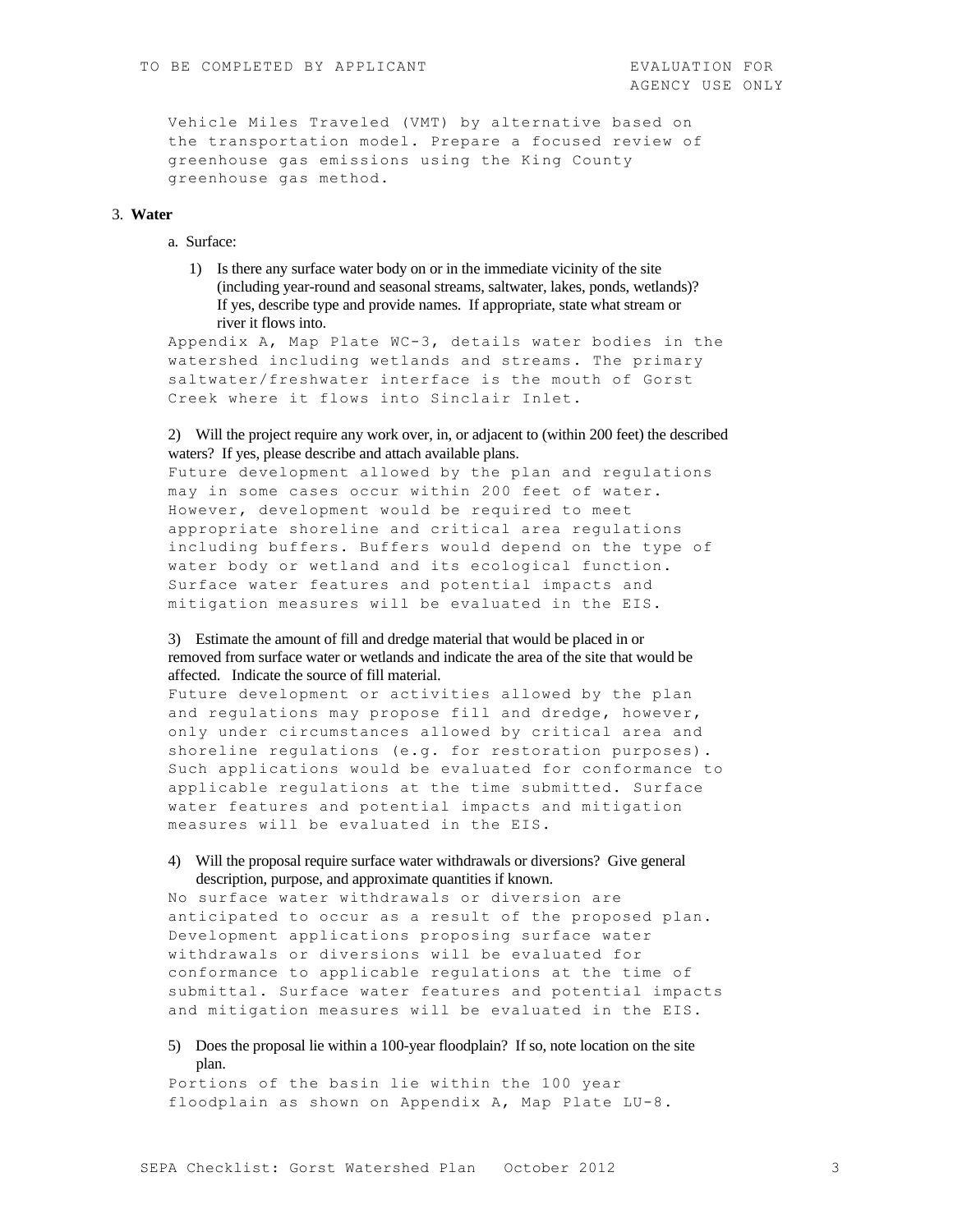6) Does the proposal involve any discharges of waste materials to surface waters? If so, describe the type of waste and anticipated volume of discharge.

Development applications proposing discharge of waste material to surface water will be evaluated for conformance to applicable local, State, and federal regulations at the time of submittal. Surface water features and potential impacts and mitigation measures will be evaluated in the EIS.

# b. Ground:

1) Will ground water be withdrawn, or will water be discharged to ground water? Give general description, purpose, and approximate quantities if known. It is anticipated that new development that occurs within the study area will be connected to municipal

water sources. Infiltration and other stormwater management measures will be evaluated in the EIS.

2) Describe waste material that will be discharged into the ground from septic tanks or other sources, if any (for example: Domestic sewage; industrial, containing the following chemicals. . . ; agricultural; etc.). Describe the general size of the system, the number of such systems, the number of houses to be served (if applicable), or the number of animals or humans the system(s) are expected to serve.

Within the city limits and UGA new development would be connected to the municipal sewer system if practical. In the watershed, unincorporated rural areas may have onsite septic systems or other wastewater systems.

### c. Water runoff (including stormwater):

1) Describe the source of runoff (including storm water) and method of collection and disposal, if any (include quantities, if known). Where will this water flow? Will this water flow into other waters? If so, describe.

```
The Gorst UGA portion of the study area is extensively 
developed in its current condition. Other portions of 
the watershed are less developed. Stormwater runoff and 
mitigation will be evaluated in the EIS.
```
2) Could waste materials enter ground or surface waters? If so, generally describe.

Future development may include uses that generate waste; however, stormwater control and treatment, erosion control, and other best management practices would be required. The EIS will address surface waters, potential impacts and mitigation measures.

d. Proposed measures to reduce or control surface, ground, and runoff water impacts, if any: Mitigation measures regarding impacts to surface and groundwater will be addressed in the EIS.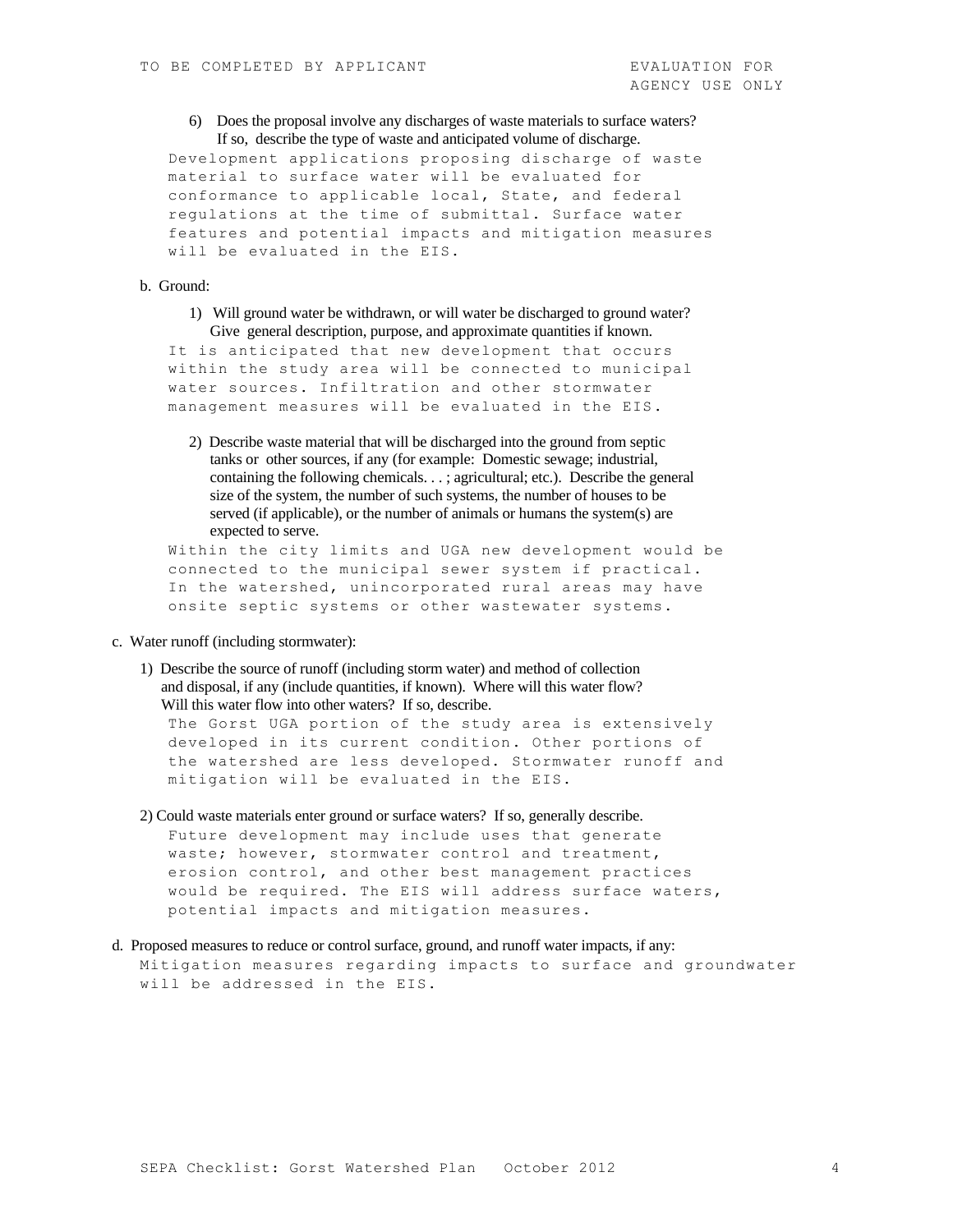# 4. **Plants**

a. Check or circle types of vegetation found on the site:  $\boxtimes$  deciduous tree: alder, maple, aspen, other

 $\boxtimes$  evergreen tree: fir, cedar, pine, other

 $\boxtimes$  shrubs

 $\boxtimes$  grass

 $\boxtimes$  pasture

 $\boxtimes$ crop or grain

 $\boxtimes$  wet soil plants: cattail, buttercup, bullrush, skunk cabbage, other

 $\boxtimes$  water plants: water lily, eelgrass, milfoil, other

 $\boxtimes$  other types of vegetation

```
Land cover is forested in the upper watershed, but mixed forest, 
grasslands, urban residential, or commercial industrial in the lower 
reaches. Impervious surfaces are high near the lower reaches and 
mouth of Gorst Creek – mostly greater than 80% to 90% impervious 
(See Appendix A, Map WC-2). See habitat discussion in Section B.5.a 
below.
```
#### b. What kind and amount of vegetation will be removed or altered?

Vegetation may be removed or altered in association with development occurring within the study area or as part of critical area restoration projects.

The study area includes a variety of native, invasive, and ornamental plant species. Native species providing habitat and critical area protections are primarily located adjacent to wetlands, creeks and the undeveloped forested watershed area, and on undeveloped or unmaintained parcels within the study area. Ornamental plantings such as grasses, shrubs, and trees may be found on developed residential and commercial parcels, in public park areas, and along public streets.

c. List threatened or endangered species known to be on or near the site.

None are known to occur in the study area.

d. Proposed landscaping, use of native plants, or other measures to preserve or enhance vegetation on the site, if any:

The EIS will address plants, potential impacts, and mitigation measures including existing and proposed regulations addressing areas of protection, restoration, and development.

The intent of the proposal is to enhance protection for existing sensitive areas where those areas are identified by watershed characterization modeling as being high priority restoration and protection areas. Generally, these areas occur within the central to northern portions of the watershed, and include the northern tributaries to Gorst Creek, as well as much of the land within the city of Bremerton's ownership and managed for forest production.

Use of the Department of Ecology's Watershed Characterization model outputs for the Gorst Creek Watershed is intended to provide the scientific basis for land use alternatives to be analyzed as a part of this programmatic action. The model identifies areas on the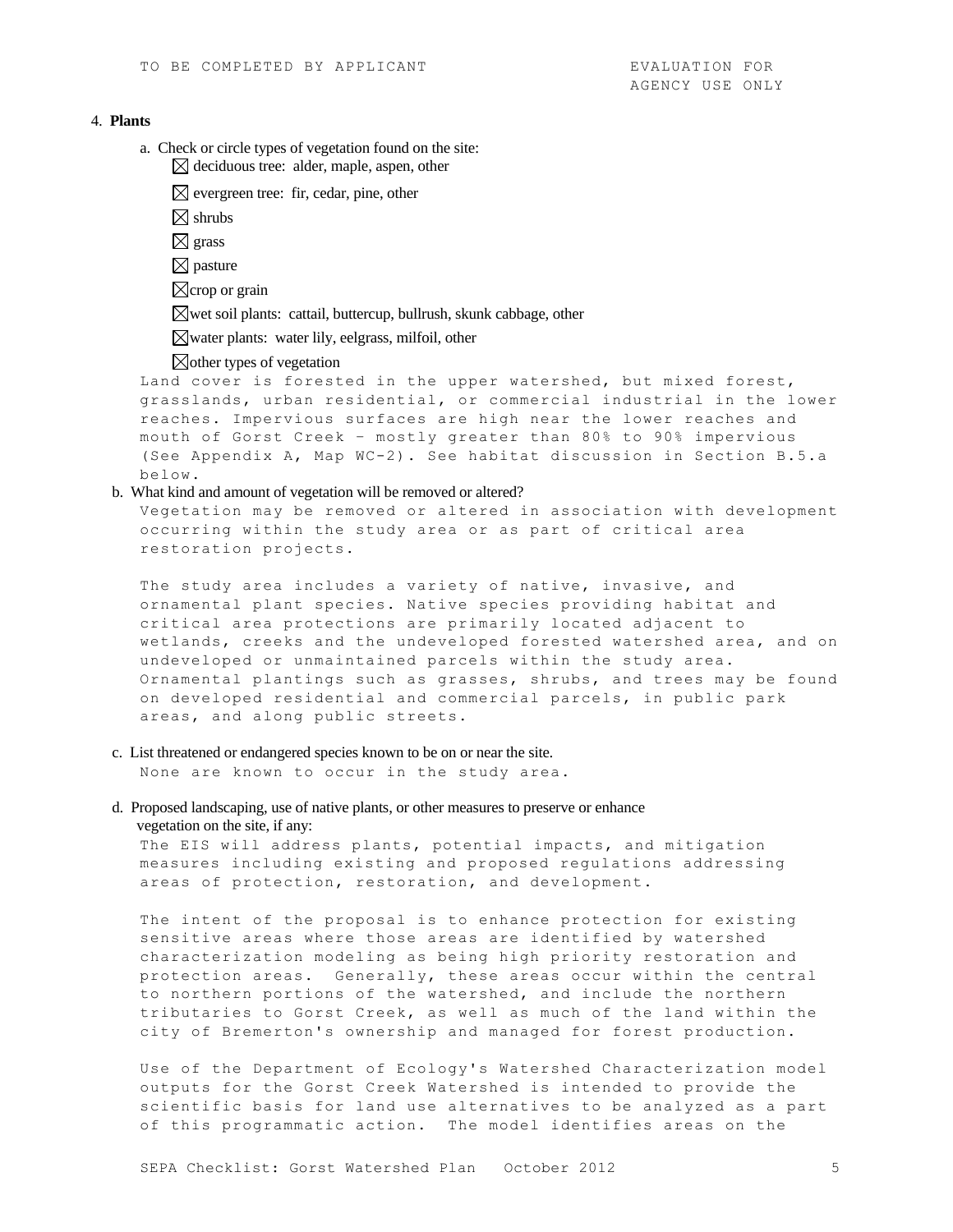landscape that are high priority protection and restoration areas, as well as those areas that may accept additional development densities without exacerbating environmental degradation within the watershed. (See Exhibit 2.) This programmatic approach does not replace the use of existing critical areas ordinances, shoreline designations, or the use of standard construction best management practices, or the application of additional codes and policies, but it may produce additional protection for those areas designated high priority protection and restoration by the watershed characterization results.



Exhibit 2 Integrated Watershed, Shoreline, and UGA Results

Source: Parametrix, Washington State Department of Ecology, Washington State Department of Fish and Wildlife, BERK 2012

### 5. **Animals**

a. Check any birds and animals which have been observed on or near the site or are known to be on or near the site:

> $\boxtimes$ birds:  $\boxtimes$ hawk,  $\boxtimes$ heron,  $\boxtimes$ eagle,  $\boxtimes$ songbirds,  $\Box$ other:  $\boxtimes$ mammals:  $\boxtimes$ deer,  $\boxtimes$ bear,  $\Box$ elk,  $\boxtimes$ beaver,  $\Box$ other:  $\boxtimes$ fish: **bass,**  $\boxtimes$ **salmon,**  $\boxtimes$ **trout,**  $\Box$ **herring,**  $\boxtimes$ **shellfish,**  $\Box$ **other:**

The most important fish and wildlife habitats in the Gorst Creek Watershed are: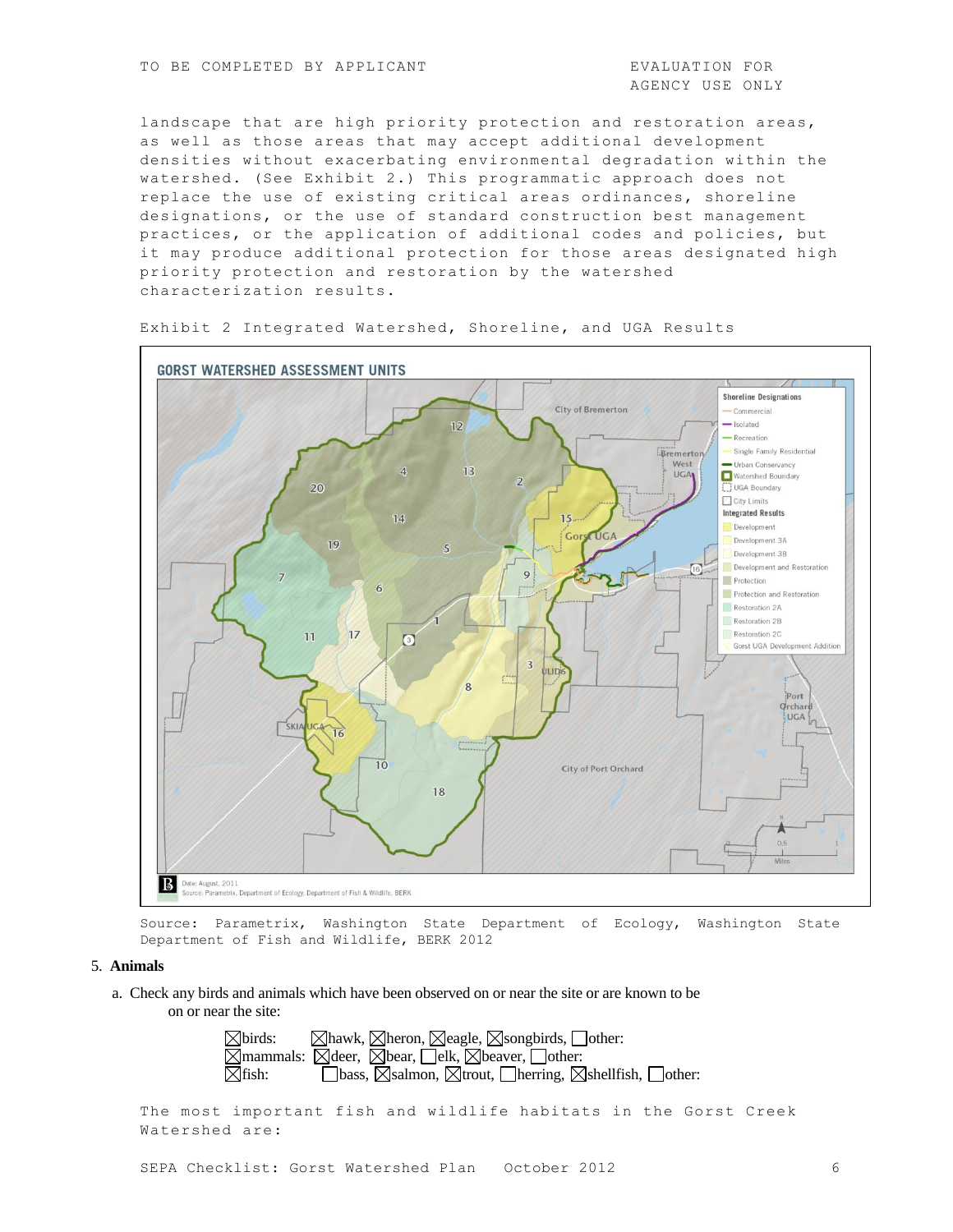- The streams that support trout and anadromous salmonids;
- The estuary that supports waterfowl, shorebirds, great blue herons, bald eagles, juvenile salmon, and other species; and
- The large contiguous area of managed forest on the north side of the Gorst Creek Watershed that is owned and managed by the City of Bremerton.

The forest on the north side of the Gorst Creek Watershed is especially valuable for three reasons. First, it is protected in public ownership and lies in a large contiguous area of open space that contains two other large tracts of publicly owned forest: Green Mountain and Tahuya State Forests. Relative to other open-space blocks in the Puget Trough Ecoregion, the size of this entire openspace block (106,400 acres) is exceptional—it is the largest open space block in the Puget Trough Ecoregion of the Puget Sound Basin. For the conservation of wildlife, size matters. In fact, the area of contiguous habitat may be the single most important variable determining the long-term viability of wildlife populations (Diamond 1975; Soule and Simberloff 1986). Second, the large forested area on the north side covers roughly half of the Gorst Creek Watershed; therefore, this area has a significant beneficial effect on the freshwater habitats of trout and anadromous salmonids. And third, the beneficial effects of this forest sustain water flow and water quality processes within the watershed and contribute to the overall quality of habitats in the Gorst Creek estuary.

The 2003 Kitsap Salmonid Refugia Report stated that without the hatchery influence, portions of the Gorst Creek Watershed would likely qualify as class B refugia. Although this class B refugia has been altered from natural conditions, at least some salmonid populations appear to be self-sustaining and resilient. Hence, the Kitsap Salmonid Refugia Report suggests that the Gorst Creek Watershed has the potential to contribute to the recovery of federally threatened Chinook and steelhead salmon. Gorst Creek may be too small for self-sustaining wild runs of Chinook or steelhead, but it could potentially support these species irregularly as a refuge. The Gorst Creek drainage was classified as a Tier 1 (high priority) watershed by the East Kitsap Peninsula Lead Entity (2004). Tier 1 is the highest priority for funding for salmon conservation and restoration through the Salmon Recovery Funding Board program. Future development in the watershed should not interfere with future efforts to restore in-channel and riparian habitats and build selfsustaining salmonid populations.

The current degraded condition of the estuary's shorelines belies the estuary's value for wildlife. Compared to other shorelines in the Central Puget Sound sub-basin, the 2 miles of marine shoreline along the Gorst Creek estuary have an average index score at the 65th percentile and portions of that shoreline scored even higher—at the 83rd percentile. PSNERP gave their lowest recommendation for the drift cells in the estuary—"enhance low." Shorelines given this recommendation have the lowest priority for restoration relative to other shorelines in Puget Sound. However, "enhance low" sites are places where strategic actions may enhance significant existing functions such as habitat for salmon, shellfish, and waterfowl. Although the Gorst Creek estuary does provide some wildlife habitat, the function and extent of that habitat is likely a shadow of its historical extent (see Collins and Sheikh 2005).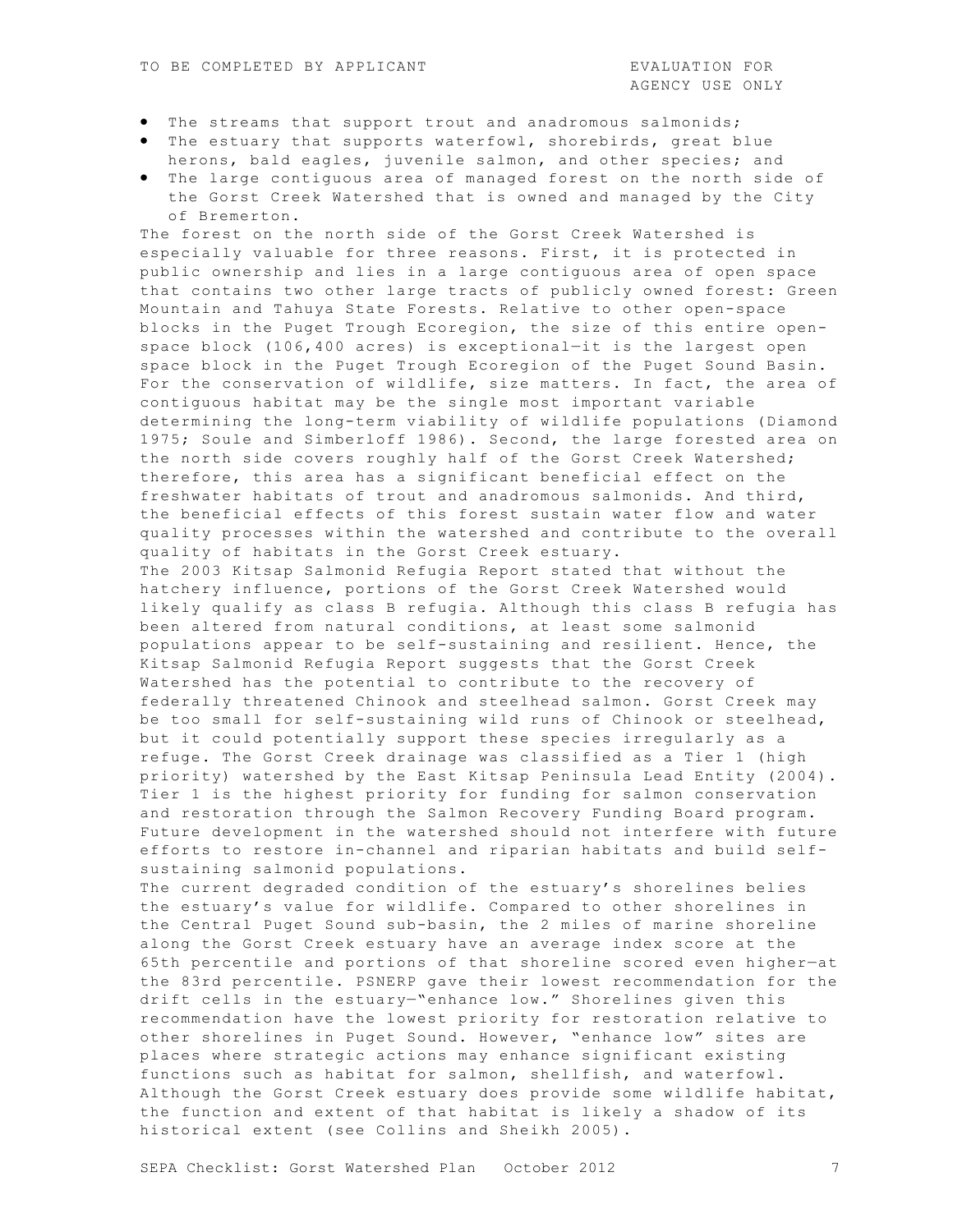### b. List any threatened or endangered species known to be on or near the site.

Streams in the watershed support federally threatened Chinook and steelhead salmon. Gorst Creek supports Chinook, chum, coho, steelhead and cutthroat (WDFW 2009; Appendix A, Map FP-1). Gorst Creek is classified by Kitsap County as a Type F (fish-bearing) stream (KCDCD 2011). Thirteen Type F tributary streams including Parish Creek, Heins Creek, and an unnamed stream (LMK 122) are located within the watershed. The upper reaches of these tributaries are of high ecological function and generally undisturbed by development; with the exception of the upper reach of Gorst Creek immediately south of Highway 3. This reach was destroyed in the 1960's when an approximately 720-foot long, 24-inch diameter culvert was placed in the stream channel and backfilled with solid waste to create a landfill. The City's Gorst Creek Salmon Rearing Facility, jointly operated with the Suquamish Tribe, WDFW, and Kitsap Poggie Club, is located in the watershed.

Gorst estuary provides significant shoreline functions to Sinclair Inlet and Puget Sound. The estuary receives freshwater flows from Gorst Creek, as well as several small independent drainages nearby. A small unnamed stream just east of Gorst enters Sinclair Inlet through a steep ravine, with a passage barrier at SR-16. This stream supports Coho and may be associated with a small pocket estuary (See Appendix A, Map FP-1).

Bald eagles are known in the study area (see Appendix A, Map WC-6).

### c. Is the site part of a migration route? If so, explain.

The streams in the watershed support anadromous fish migration. The Gorst Creek and Sinclair Inlet estuary is part of the Pacific Flyway. Birds in the study area include eagles, osprey, and other waterfowl. See Appendix A, Maps WC-6 and WC-7. See also B.4.a above.

# d. Proposed measures to preserve or enhance wildlife, if any:

The EIS will address wildlife, potential impacts, and mitigation measures including existing and proposed regulations addressing areas of protection, restoration, and development.

By analyzing existing conditions of water flow processes within the Gorst Creek Watershed, per the Watershed Characterization model, these considerations will form the technical basis for developing land use alternatives that are predicated on model results and that protect and restore areas within the landscape that are deemed important to sustaining water flow in the Gorst Creek watershed.

The intent of the proposal is to support the development of land use codes and policies that are consistent with existing and future sustainable ecological conditions in the watershed with respect to water flow processes as determined by the watershed characterization model.

#### 6. **Energy and natural resources**

a. What kinds of energy (electric, natural gas, oil, wood stove, solar) will be used to meet the completed project's energy needs? Describe whether it will be used for heating, manufacturing, etc.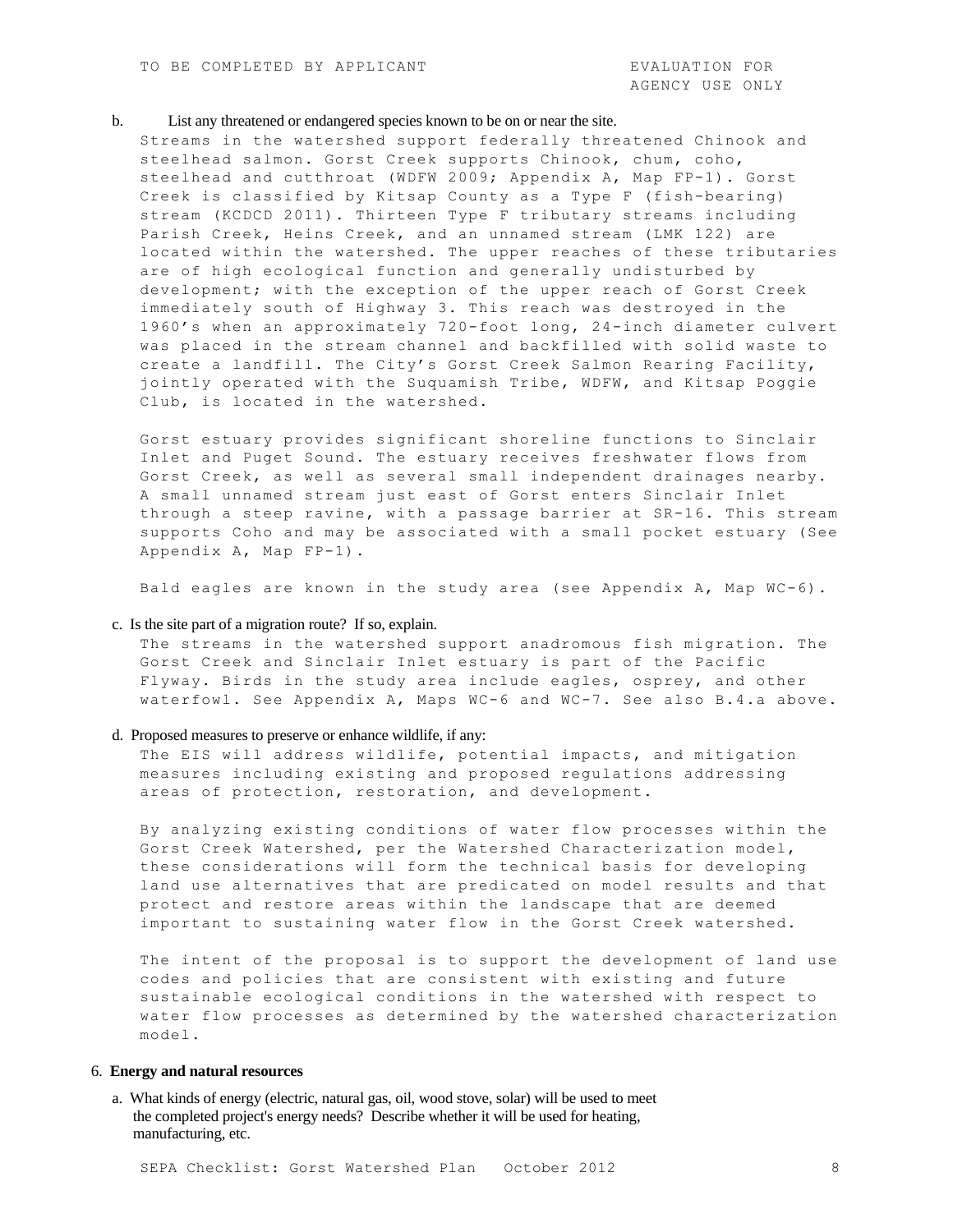AGENCY USE ONLY

Future site-specific development may use wood, electric, natural gas, oil, or solar energy sources.

b. Would your project affect the potential use of solar energy by adjacent properties? If so, generally describe.

The proposal will not directly affect the potential use of solar energy by adjacent properties. However, the proposal may allow building heights taller than those allowed today in the Gorst UGA. The EIS will address Aesthetics.

c. What kinds of energy conservation features are included in the plans of this proposal? List other proposed measures to reduce or control energy impacts, if any:

Compact developments (e.g. clustering in the watershed and UGA and mixed uses or multifamily developments in the UGA) can conserve energy and resources, relative to what would be expended by and needed for low density development patterns.

Developments will meet building and electrical codes that are intended to promote energy conservation.

Energy and natural resource impacts are anticipated to be adequately addressed by current regulations and will not be further evaluated in the EIS. Beneficial effects may be expected with the proposed plan that will promote sustainable development practices.

#### 7. **Environmental health**

a. Are there any environmental health hazards, including exposure to toxic chemicals, risk of fire and explosion, spill, or hazardous waste, that could occur as a result of this proposal? If so, describe.

```
New development of specific parcels will be subject to City and 
County zoning for allowable uses and activities, and City and County
codes for handling hazardous materials. Based on historic information 
regarding historic uses in the study area, the EIS will assess 
potential soil contamination and hazardous materials.
```
1) Describe special emergency services that might be required.

Increased intensity of land use in the study area that may occur following adoption of the plan and associated development regulations may increase the overall demand for police and fire services. No change in the type of special emergency services is anticipated to result from adoption of the plan relative to the type of emergency services required by existing permitted land uses. The EIS will address public services.

#### 2) Proposed measures to reduce or control environmental health hazards, if any:

Future site-specific activities will comply with City and County building, fire, and land use codes, as well as State and federal hazardous materials regulations. The EIS will assess potential soil contamination and hazardous materials.

#### b. **Noise**

1) What types of noise exist in the area which may affect your project (for example: traffic, equipment, operation, other)?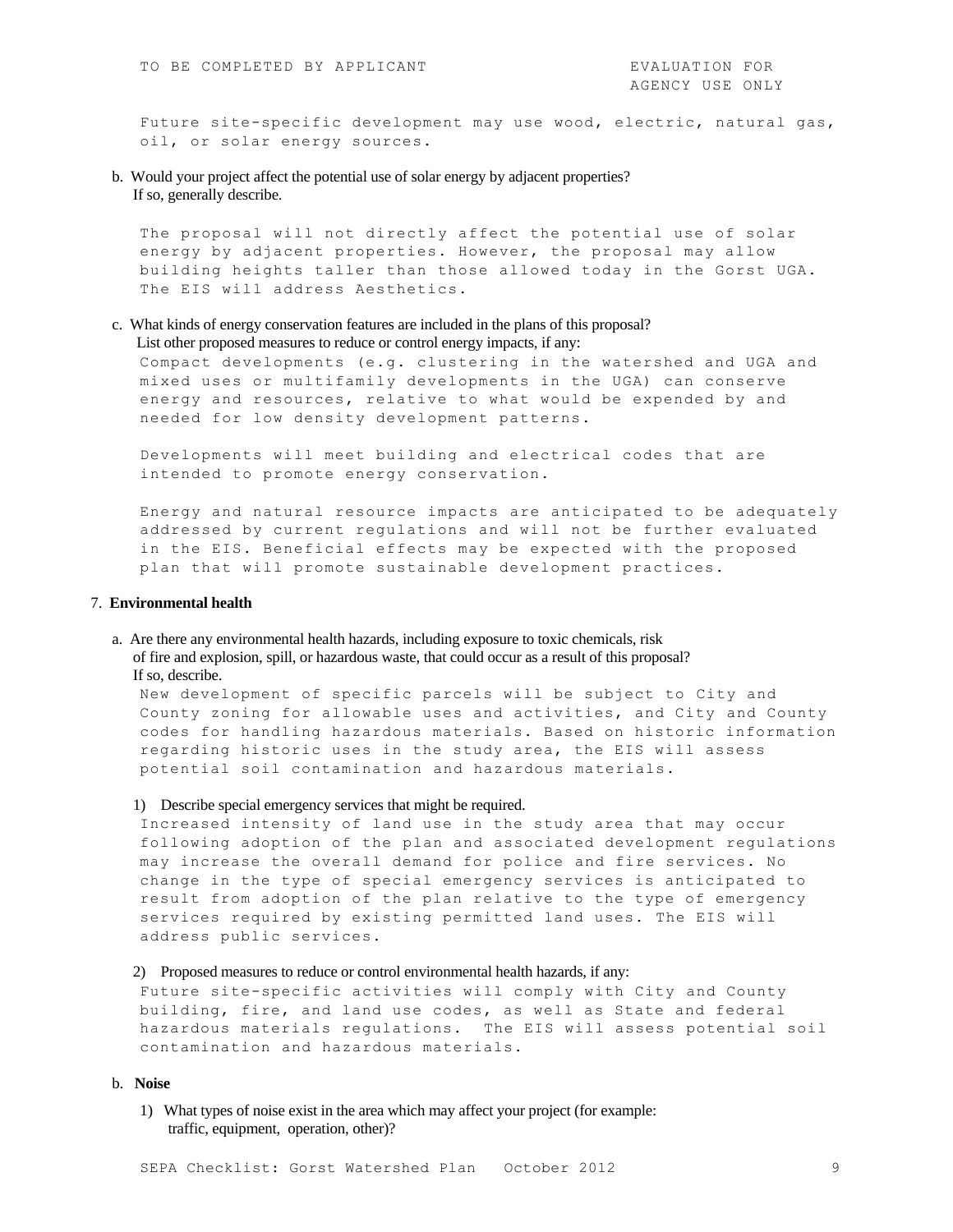AGENCY USE ONLY

Traffic and railroad noise exists in the area. Additional noise associated with a number of local businesses (light industrial use) may also occur.

# 2) What types and levels of noise would be created by or associated with the project on a short-term or a long-term basis (for example: traffic, construction, operation, other)? Indicate what hours noise would come from the site.

Land development that may occur following adoption of the plan and associated development regulations would create short-term noise impacts to land uses in the vicinity.

# 3) Proposed measures to reduce or control noise impacts, if any:

The EIS will describe the overall noise character of the study area, and the existing ambient noise levels and potential increases in noise levels due to increases in all forms of transportation – airport, trains, trucks, and other vehicles. Mitigation measures such as setbacks, building and energy codes and airport noise abatement practices will be described.

# 8. **Land and shoreline use**

#### a. What is the current use of the site and adjacent properties?

The Gorst Creek Watershed contains urban and rural lands, and one mineral resource property inside the Gorst UGA. Low, Medium, and High Intensity Uses are generally located in UGA (Appendix A, Map WC-1). The study area is mostly forested in the watershed except for golf course and rural homes. Within the UGA, highway commercial and industrial uses lie along SR 3 and SR 16, with residential existing along West Belfair Valley Road, Sam Christopherson Avenue West, and portions of West Frontage Road near Feigley Road West.

#### b. Has the site been used for agriculture? If so, describe.

Portions of the watershed, particularly rural areas may have small farms. No areas are considered agricultural lands of long-term commercial significance.

### c. Describe any structures on the site.

There are homes throughout the study area, concentrated in the UGA and in the rural lands. The City's utility lands are largely forested with no homes. There are structures associated with the Golf Club and the South Kitsap Industrial Area as well.

#### d. Will any structures be demolished? If so, what?

Redevelopment or expansions that are consistent with the plan and regulations may replace or alter current structures and uses should property owners decide to make an application.

# e. What is the current zoning classification of the site?

Within the Gorst UGA, the predominant Kitsap County zoning categories are Highway/Tourist Commercial and Industrial; there are pockets of Urban Low Residential and Urban Restricted zoning. In the watershed, City owned lands are zoned "City Utility" encompassing forested areas and the golf course. There are "Industrial" zoned lands in the South Kitsap Industrial Area (SKIA), and "Rural Residential" and "Urban Reserve" zoned lands in the south-central and northeast portion of the watershed. The Port Orchard City Limits encompass a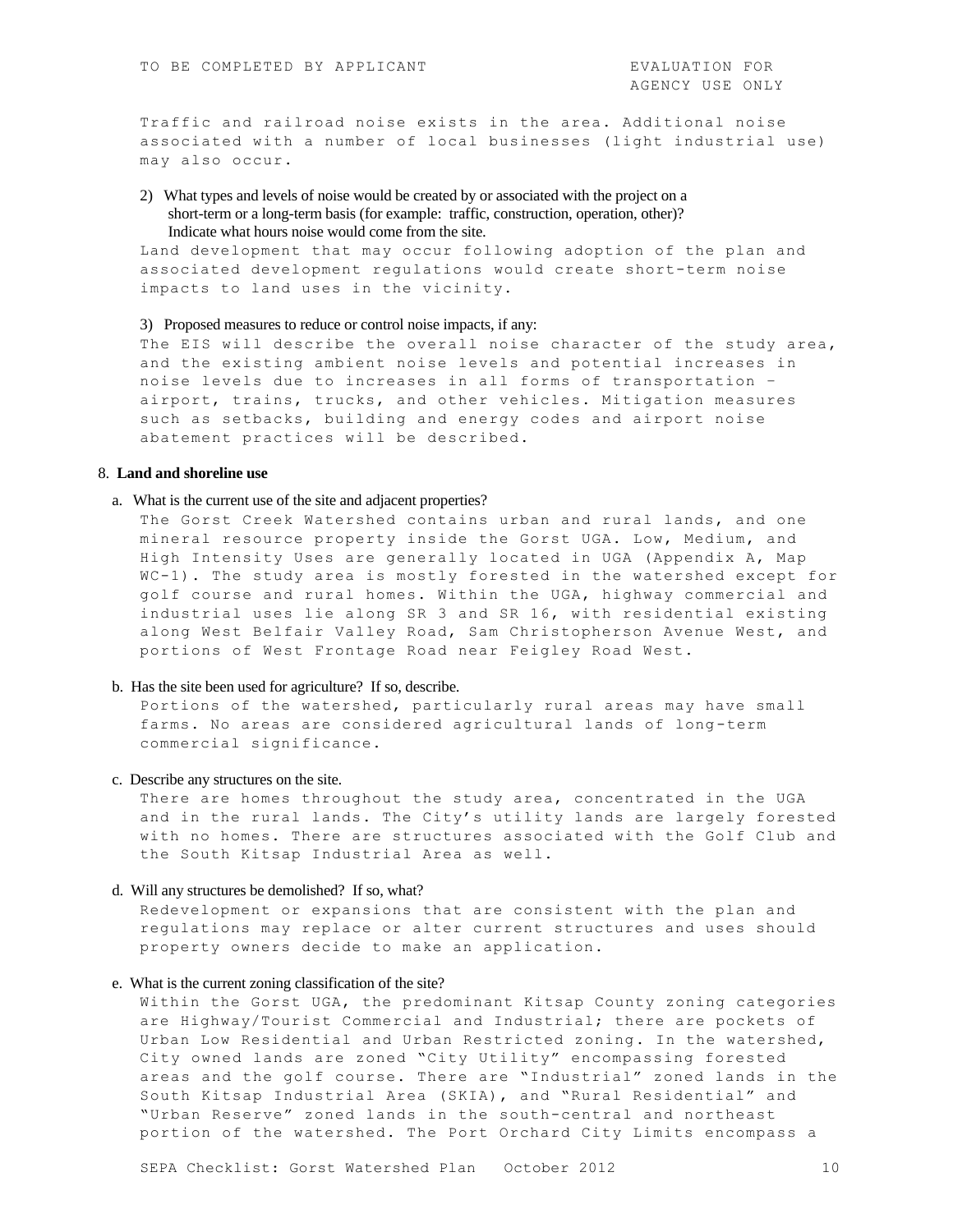master planned community called McCormick Woods/ULID 6 used for lowdensity residential development and open space.

#### f. What is the current comprehensive plan designation of the site?

Comprehensive Plan designations are similar to zoning classifications and are shown in Exhibit 3 below.

Exhibit 3. Gorst Watershed Planning Area: Land Use



Source: City of Bremerton, Kitsap County, Parametrix, BERK 2012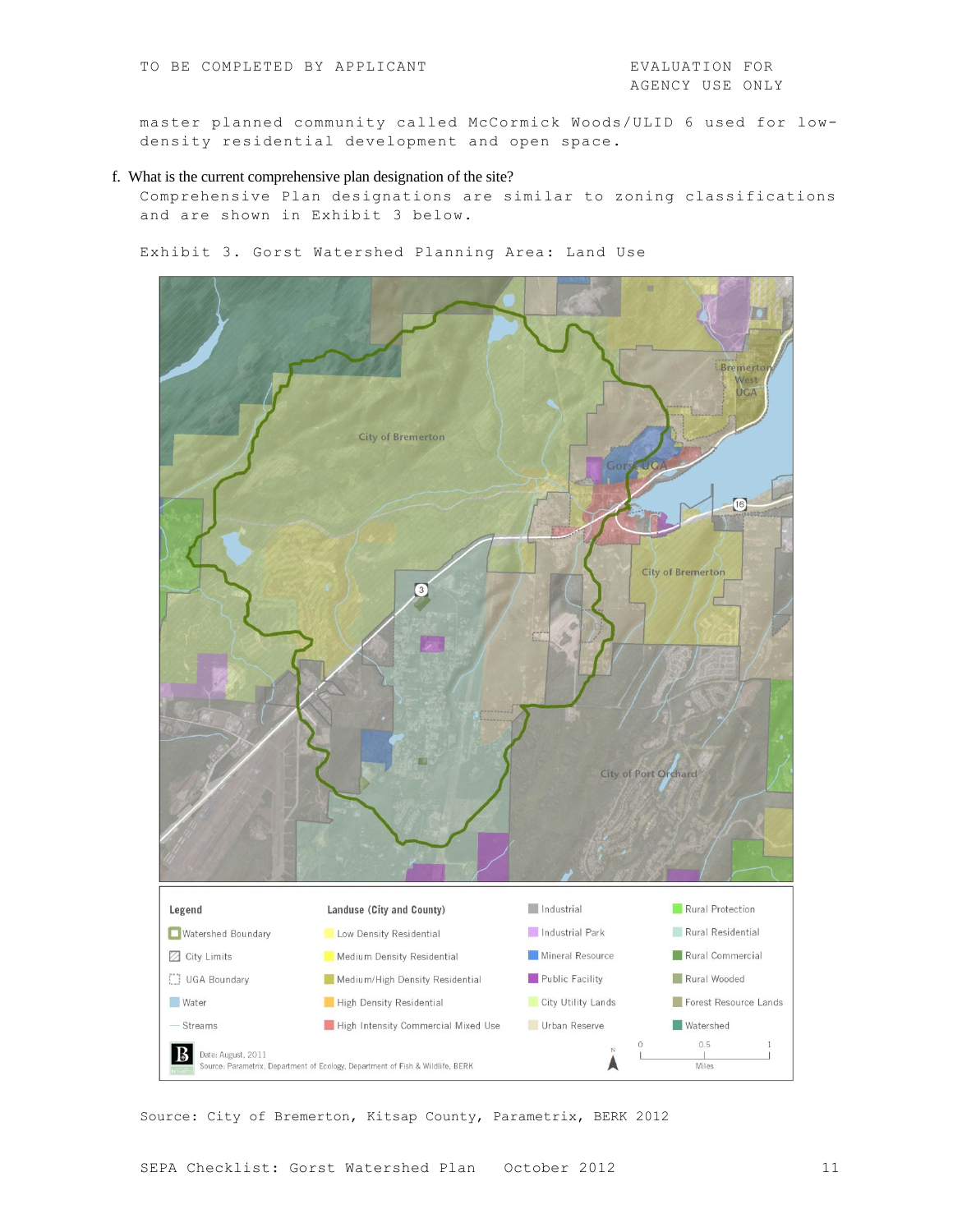### g. If applicable, what is the current shoreline master program designation of the site?

The City and County have considered environmental conditions and appropriate upland and aquatic land uses and activities in their pending Shoreline Master Program (SMP) updates. Until the City of Bremerton annexes the area in the Gorst UGA, the Kitsap County SMP will govern. Proposed City shoreline designations include

- Urban Conservancy in the inner marine shoreline along the water
- Commercial or Isolated in the outer marine shoreline area in largely developed areas
- Aquatic Conservancy applied to the Marine waters (not mapped below) , and
- **•** Single Family, Recreation, and Urban Conservancy along Gorst Creek

Kitsap County proposes a similar shoreline environment approach as the City, except that the full marine shoreline north of the SR 3 and SR 16 interchange is shown as High Intensity. South of the interchange, the marine shoreline would be classified as Urban Conservancy in the inner jurisdiction along the water and High Intensity in the outer jurisdictional area. Gorst Creek would be classified as High Intensity and Urban Conservancy.

### h. Has any part of the site been classified as an "environmentally sensitive" area? If so, specify.

Critical areas in the study area include wetlands, fish and wildlife habitat including streams and marine shorelines, flood hazard areas, geologically hazardous areas, and wellhead protection areas. See Appendix A, Maps FP-1, LU-3, LU-7, LU-8, WC-3, and WC-5 through 8.

#### i. Approximately how many people would reside or work in the completed project?

A preliminary land capacity analysis within the Gorst UGA shows a potential job increase of about 310 to 1,080 jobs, encompassing the County's land capacity analysis estimate showing about 742 new jobs. (City of Bremerton, September 2012).

j. Approximately how many people would the completed project displace?

The plan and regulations are intended rather to allow for managed growth consistent with environmental conditions. Similar to current zoning allowances, property owners may choose to develop or redevelop their properties.

k. Proposed measures to avoid or reduce displacement impacts, if any:

See B.8.j above.

l. Proposed measures to ensure the proposal is compatible with existing and projected land

uses and plans, if any:

The EIS will address land use patterns and plans and policies. Topics would include: Compare and evaluate the proposed amount, types, scale and pattern of uses under each alternative in comparison with the existing land use pattern. Evaluate the alternatives for consistency with state, regional, countywide, and city plans and policies. The plan and regulations are anticipated to include polices and standards that would ensure compatibility of uses and promote quality construction and design.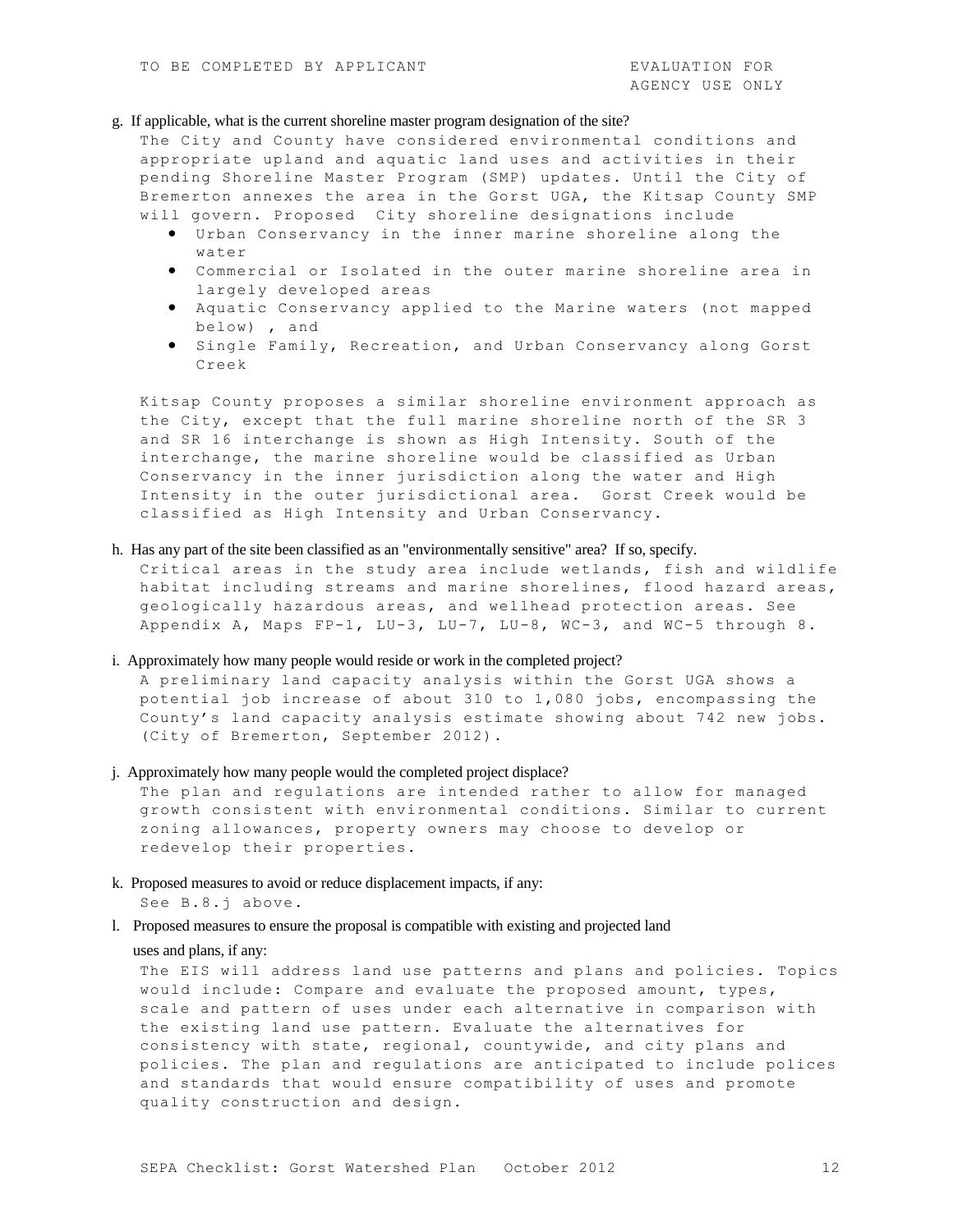#### 9. **Housing**

a. Approximately how many units would be provided, if any? Indicate whether high, middle, or low-income housing.

It is anticipated that the proposed plan and associated development regulations will increase the overall residential capacity of the study area over the current regulatory conditions. Preliminary land capacity analysis shows a potential for 82 to over 920 dwelling units, depending on density assumptions in mixed use zones and future use of the mining property over a 20-year period. The market segments served by new residential development are not known at this time as development would be privately initiated.

b. Approximately how many units, if any, would be eliminated? Indicate whether high, middle, or low-income housing.

Increasing the development potential of certain properties may increase the potential for redevelopment and, if residential, the loss or replacement of existing housing stock. Most existing residential uses are assumed to serve low- to middle-income households.

c. Proposed measures to reduce or control housing impacts, if any:

The Land Use section of the EIS will address land use patterns and socioeconomics, including dwellings. No additional housing topics will be evaluated in the EIS.

Any housing proposed for the study area will be in compliance with the City of Bremerton and Kitsap County land use and development codes.

# 10. **Aesthetics**

a. What is the tallest height of any proposed structure(s), not including antennas; what is the principal exterior building material(s) proposed?

The EIS will describe the overall aesthetic character of the study area in terms of the quality of the urban environment, the design and character of existing buildings, and building height, bulk and scale. The evaluation will consider the nature and magnitude of change envisioned by the plan, considering proposed design standards.

b. What views in the immediate vicinity would be altered or obstructed?

See 10a above.

c. Proposed measures to reduce or control aesthetic impacts, if any:

```
See 10a above. As mentioned above, the proposed regulations are 
anticipated to include new design guidelines and standards for new 
construction. It is expected that the new standards will provide 
better
clarity and certainty regarding the appearance and visual 
compatibility of new construction.
```
### 11. **Light and glare**

# a. What type of light or glare will the proposal produce? What time of day would it mainly

occur?

Ambient light and glare are produced from a number of different sources, including exterior building illumination, business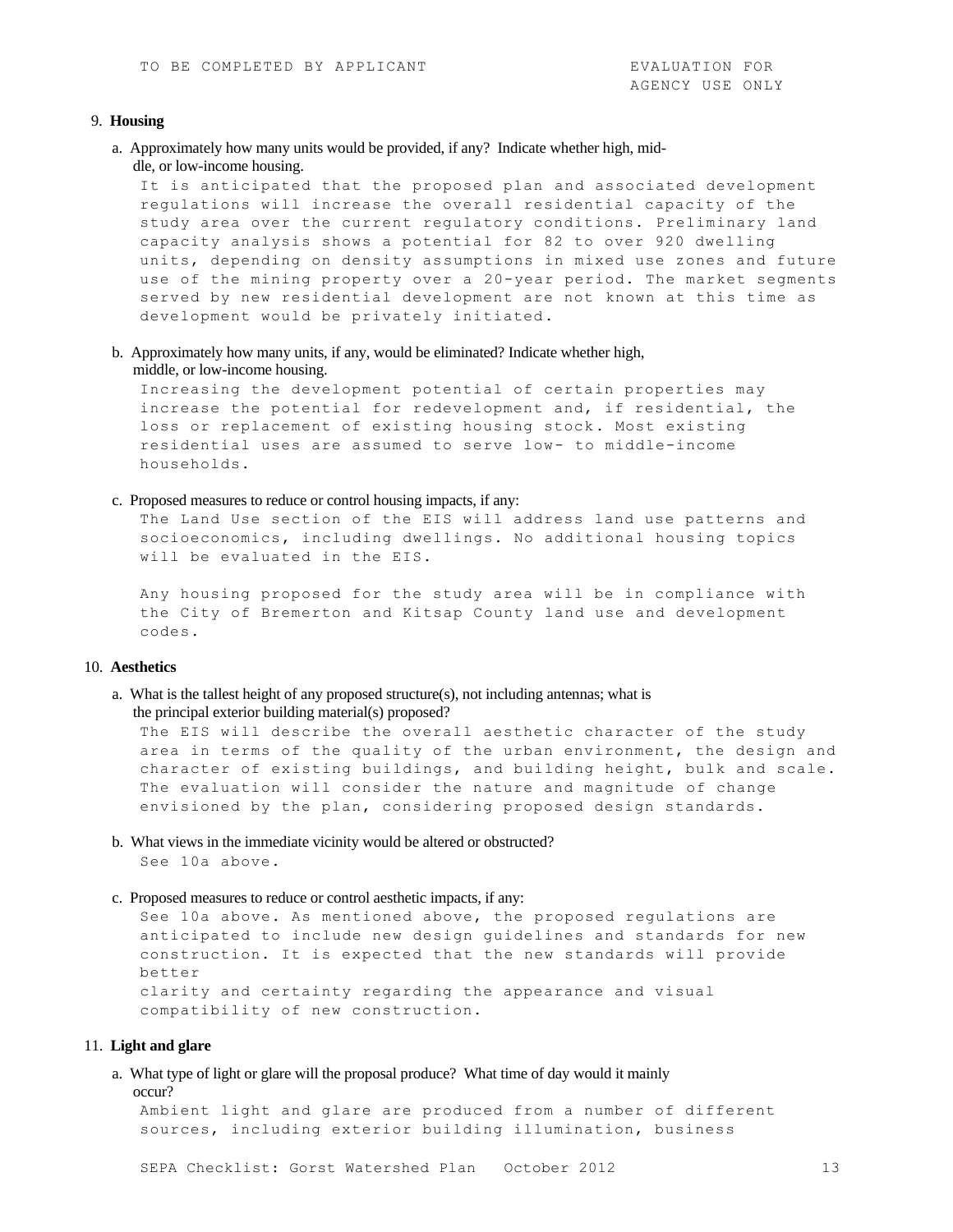identification signs, vehicle headlights, and street lamps. Vehicle headlights are not within the scope of City or County regulations.

b. Could light or glare from the finished project be a safety hazard or interfere with views?

The City's and County's existing general development standards (BMC 20.44.110 and KCC 17.382.030.C) require exterior lighting to be contained within the property.

c. What existing off-site sources of light or glare may affect your proposal?

Existing sources of light in the vicinity of the study area, such as street and building lights, are not anticipated to affect future land uses within the study area.

d. Proposed measures to reduce or control light and glare impacts, if any:

Current codes will continue to apply to the study area to limit light trespass. Accordingly significant impacts are not anticipated, and light and glare will not be studied further in the EIS.

# 12. **Recreation**

a. What designated and informal recreational opportunities are in the immediate vicinity?

Waterfront access including the Sinclair Inlet Trail (part of the larger Mosquito Fleet Trail System) exists within the study area. Appendix A, Plate LU-4 details dedicated open space/greenspace areas within the study area. Parks and recreation facilities and services will be addressed in the EIS. The EIS will examine existing conditions and levels of service based upon City and County plans, and estimated needs and demand for service and projected levels of service under each alternative.

- b. Would the proposed project displace any existing recreational uses? If so, describe. See 12a above.
- c. Proposed measures to reduce or control impacts on recreation, including recreation opportunities to be provided by the project or applicant, if any: See 12a above.

#### 13. **Historic and cultural preservation**

a. Are there any places or objects listed on, or proposed for, national, state, or local preservation registers known to be on or next to the site? If so, generally describe.

The EIS will address potential affects to archaeological and historic resources in the study area. The cultural resources assessment will address existing conditions and potential future conditions based on the area redeveloping and complying with local, State, and federal regulations. A literature search will be conducted for the study area as a whole, with limited site-level reconnaissance. The investigation will focus on potentially eligible historic buildings and structures within the study area. Contact will be made with local tribes in conjunction with the City and County, to help identify any Traditional Cultural Properties located within the study area. Information gathered from the site visit and tribal consultation will be included in the EIS.

b. Generally describe any landmarks or evidence of historic, archaeological, scientific, or cultural importance known to be on or next to the site.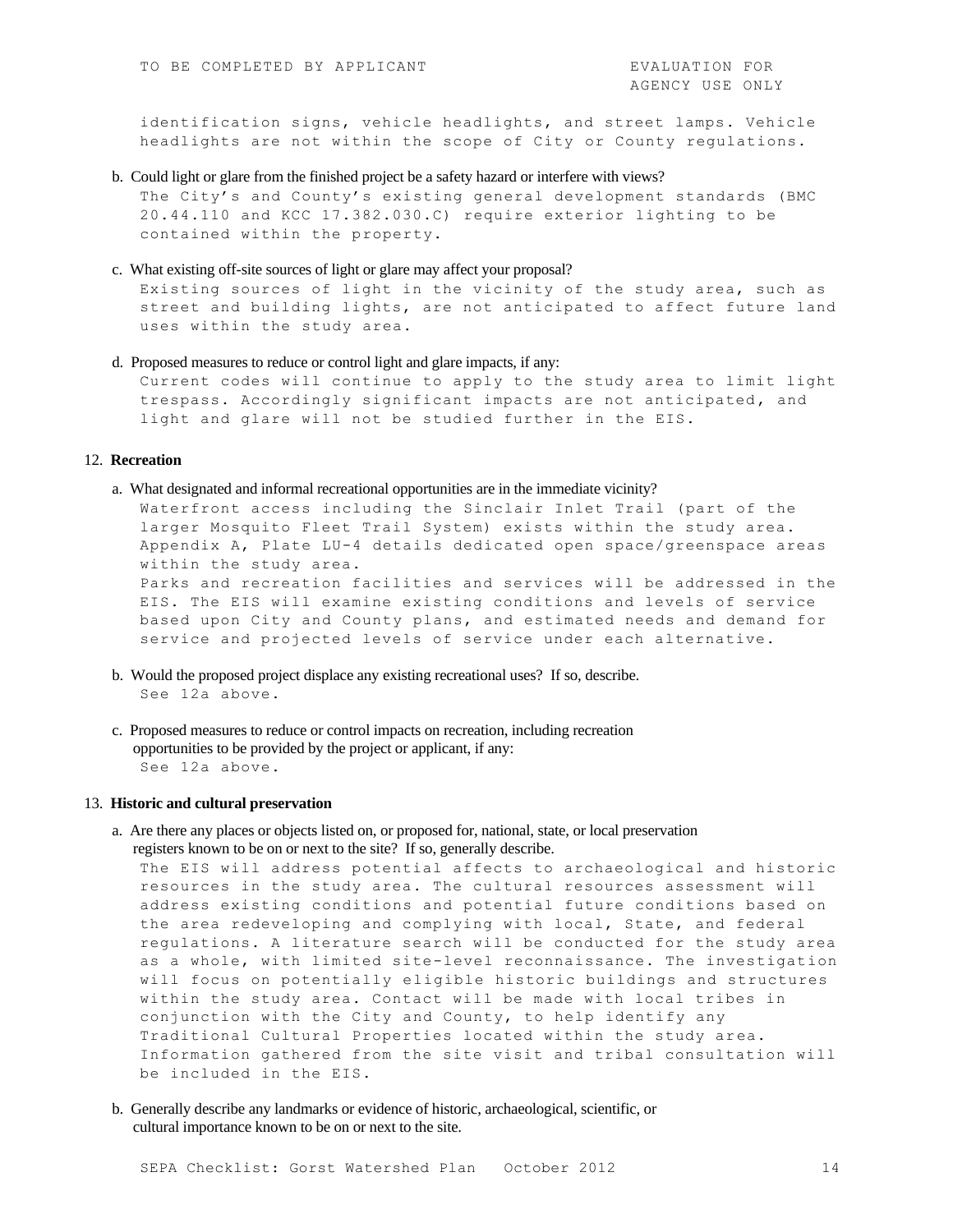See 13a above. Due to the proximity of the shoreline, it is possible that there are archaeological resources, though the shoreline area in the UGA has been highly disturbed.

c. Proposed measures to reduce or control impacts, if any:

See 13a above.

### 14. **Transportation**

a. Identify public streets and highways serving the site, and describe proposed access to the existing street system. Show on site plans, if any.

```
The EIS will include a review of the characteristics and operations 
of the existing transportation system within the study area. 
Potential impacts of the alternatives on the transportation system 
will be evaluated and compared.
```
Roadways within the study area are shown in Appendix A, Plate LU-9. Recent analysis (Kitsap County 2012) indicates that Level of Service calculations forecast congested conditions based on current traffic volumes and continued congestion for future conditions, both with and without development.

b. Is site currently served by public transit? If not, what is the approximate distance to the nearest transit stop?

The study area is not currently served by public transit. The nearest transit facility is the West Bremerton Transfer Center at 5th and Auto Center Way, served by Kitsap Transit routes 24 and 26.

c. How many parking spaces would the completed project have? How many would the project eliminate?

```
The number of parking spaces will depend on the ultimate land use. 
Parking will be provided based on the current City and County codes 
or amendments to the code that may be considered in the proposed plan 
and regulations.
```
d. Will the proposal require any new roads or streets, or improvements to existing roads or streets, not including driveways? If so, generally describe (indicate whether public or private).

```
An extension of the existing public roadway network may be required 
to serve the study area. Improvements to existing streets and 
roadways will be based on the traffic analysis to be completed.
```
e. Will the project use (or occur in the immediate vicinity of) water, rail, or air transportation? If so, generally describe.

```
The study area includes rail transportation, but it is used for 
federal military purposes. Air transportation exists nearby in the 
SKIA.
```
f. How many vehicular trips per day would be generated by the completed project? If known, indicate when peak volumes would occur.

```
Project trip generation will be based on the ultimate land use plan 
and will be calculated by the Kitsap County Travel Demand Model
which focuses on the PM peak hour.
```
g. Proposed measures to reduce or control transportation impacts, if any: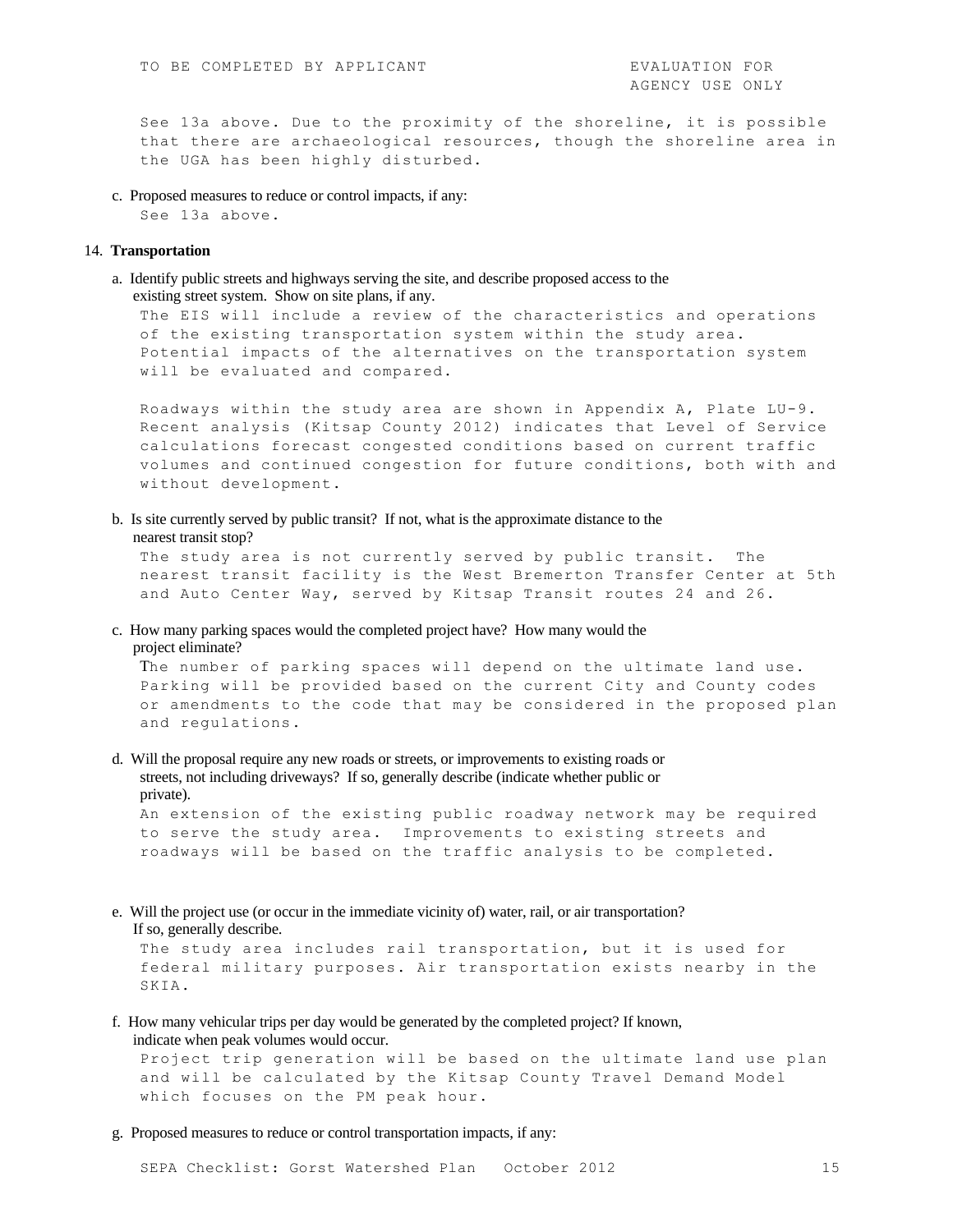The Kitsap County UGA Remand Final SEIS (August 2012) identified roadway improvements for the Preferred Alternative. Roadway improvements in the vicinity of the study area included widening Belfair Valley Road between the Masson County Line and Bremerton City Limits to 4 lanes undivided and from the Bremerton City Limits to Sam Cristopherson Avenue W to 4 lanes undivided. Other possible measures could include intersection traffic control improvements such as signalization or minor intersection capacity improvements. The EIS will identify potential mitigation measures associated with proposed alternatives.

# 15. **Public services**

- a. Would the project result in an increased need for public services (for example: fire protection, police protection, health care, schools, other)? If so, generally describe. Increased growth in the study area would increase demand for public services. The EIS will review existing levels of service, estimated needs and demand for service, and projected levels of service under each alternative for police and fire protection, parks and recreation, and schools.
- b. Proposed measures to reduce or control direct impacts on public services, if any. See B.15a above.

### 16. **Utilities**

a. Circle utilities currently available at the site: electricity, natural gas, water, refuse service, telephone, sanitary sewer, septic system, other.

The EIS will review existing levels of service, estimated needs and demand for service, and projected levels of service under each alternative for water and wastewater as well as stormwater. Existing utility systems are shown on Appendix A, Map Plates LU-5,6 and 7 and SW-1 and SW-2.

Private utility companies (e.g. power, gas, and communications) serving the study area have procedures and regulations in place such as advanced planning, monitoring, permit coordination, and others. Impacts to these utilities can be mitigated to a level of nonsignificance. Apart from water, wastewater, and stormwater, no further review of utilities will be conducted in the EIS.

b. Describe the utilities that are proposed for the project, the utility providing the service, and the general construction activities on the site or in the immediate vicinity which might be needed.

See B.16a above.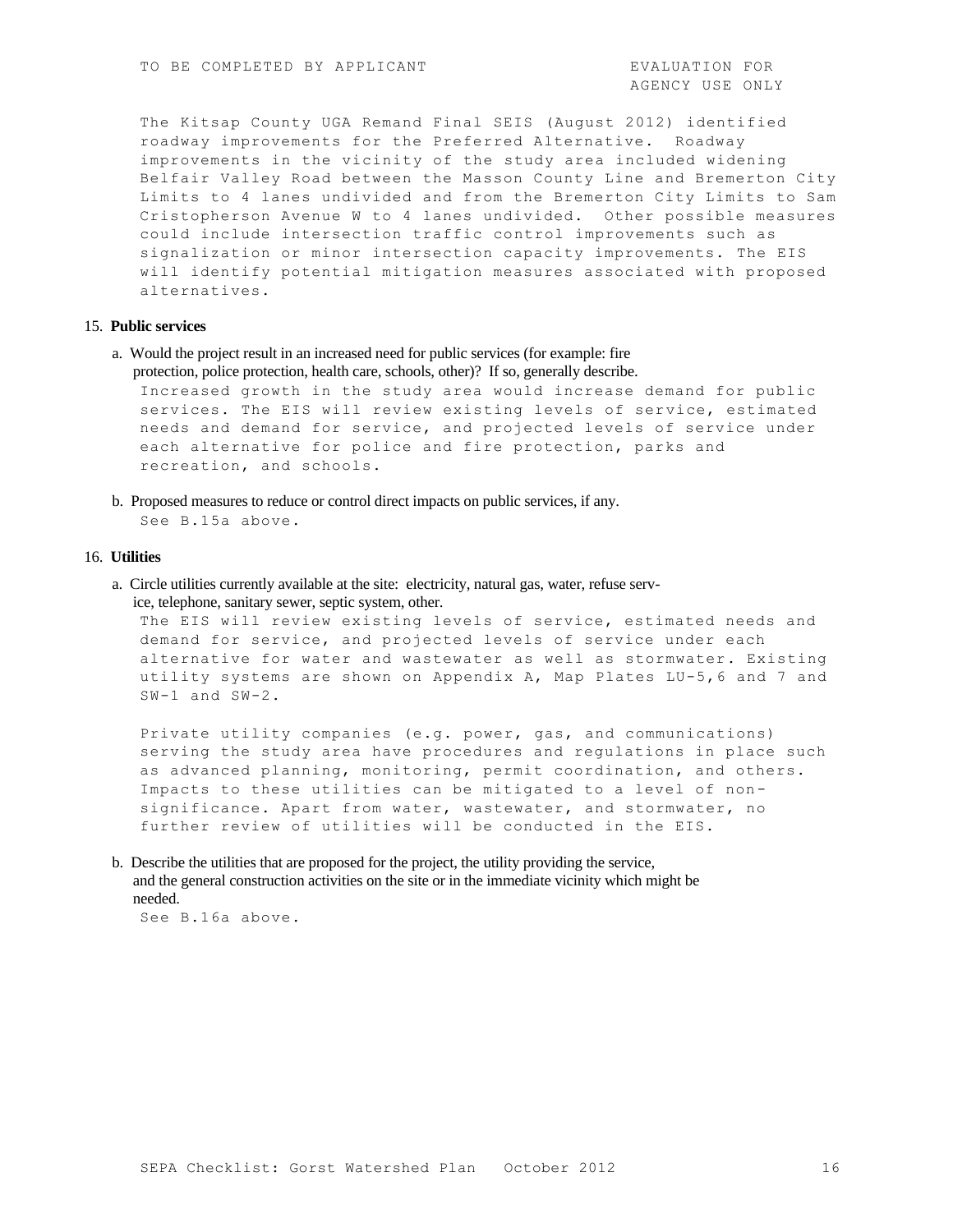# **C. Signature**

The above answers are true and complete to the best of my knowledge. I understand that the lead agency is relying on them to make its decision.

 $Signature:$ 

Prepared by Bill Webb, AECOM and Lisa Grueter, BERK

Date Submitted: \_\_\_\_10/10/2012\_\_\_\_\_\_\_\_\_\_\_\_\_\_\_\_\_\_\_\_\_\_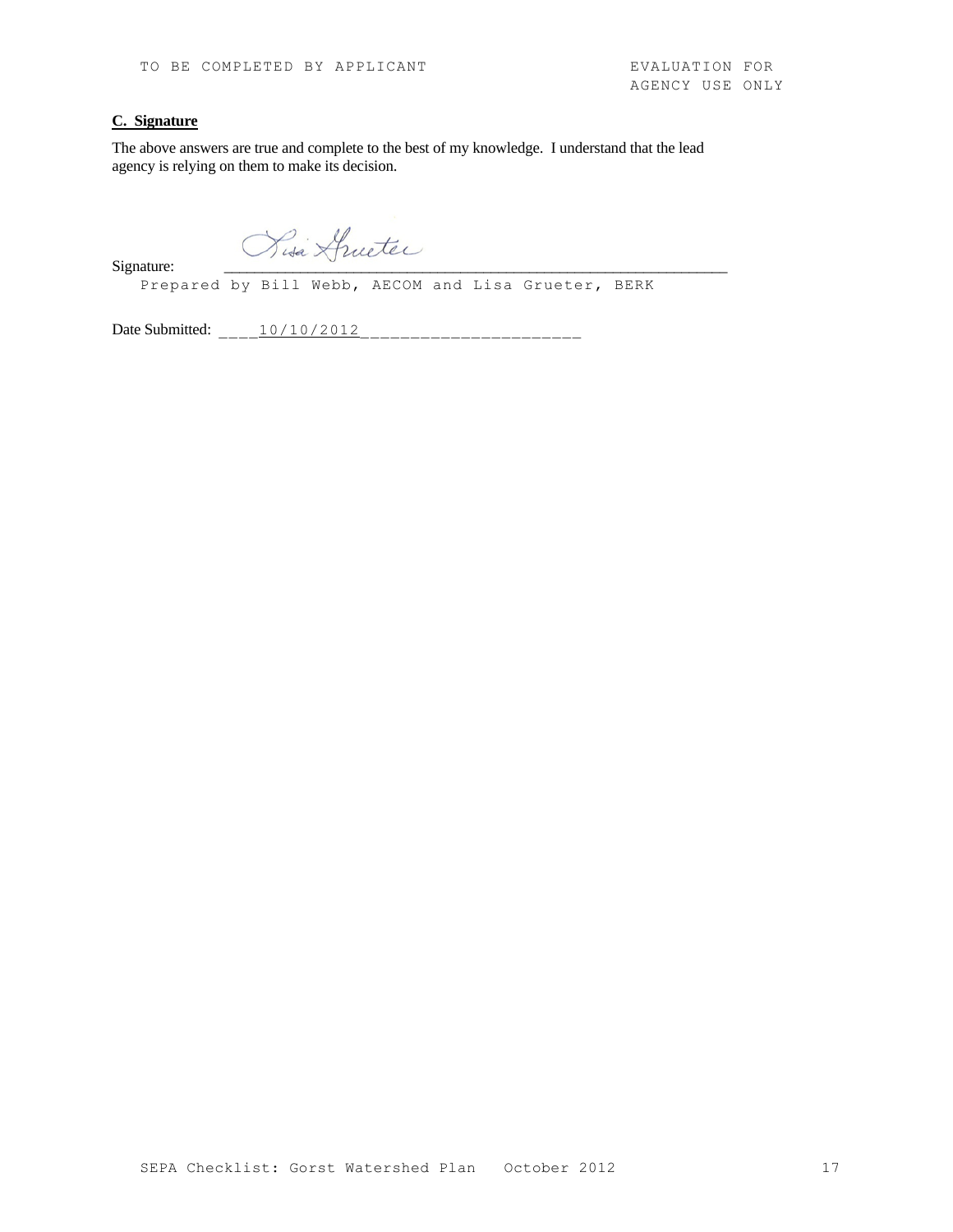# **D. SUPPLEMENTAL SHEET FOR NONPROJECT ACTIONS (do not use this sheet for project actions)**

Because these questions are very general, it may be helpful to read them in conjunction with the list of the elements of the environment.

When answering these questions, be aware of the extent the proposal, or the types of activities likely to result from the proposal, would affect the item at a greater intensity or at a faster rate than if the proposal were not implemented. Respond briefly and in general terms.

1. How would the proposal be likely to increase discharge to water; emissions to air; production, storage, or release of toxic or hazardous substances; or production of noise?

Please see Part B, Sections 2, 3, and 7.

Proposed measures to avoid or reduce such increases are: Please see Part B, Sections 2, 3, and 7.

2. How would the proposal be likely to affect plants, animals, fish, or marine life? Please see Part B, Sections 4 and 5.

Proposed measures to protect or conserve plants, animals, fish, or marine life are: Please see Part B, Sections 4 and 5.

3. How would the proposal be likely to deplete energy or natural resources? Please see Part B, Section 6.

Proposed measures to protect or conserve energy and natural resources are: Please see Part B, Section 6.

4. How would the proposal be likely to use or affect environmentally sensitive areas or areas designated (or eligible or under study) for governmental protection; such as parks, wilderness, wild and scenic rivers, threatened or endangered species habitat, historic or cultural sites, wetlands, floodplains, or prime farmlands?

Please see Part B, Sections 3, 4, 5, 8, 12, and 13.

Proposed measures to protect such resources or to avoid or reduce impacts are: Please see Part B, Sections 3, 4, 5, 8, 12, and 13.

5. How would the proposal be likely to affect land and shoreline use, including whether it would allow or encourage land or shoreline uses incompatible with existing plans? Please see Part B, Section 8.

Proposed measures to avoid or reduce shoreline and land use impacts are: Please see Part B, Section 8.

6. How would the proposal be likely to increase demands on transportation or public services and utilities?

Please see Part B, Sections 14, 15, and 16.

Proposed measures to reduce or respond to such demand(s) are: Please see Part B, Sections 14, 15, and 16.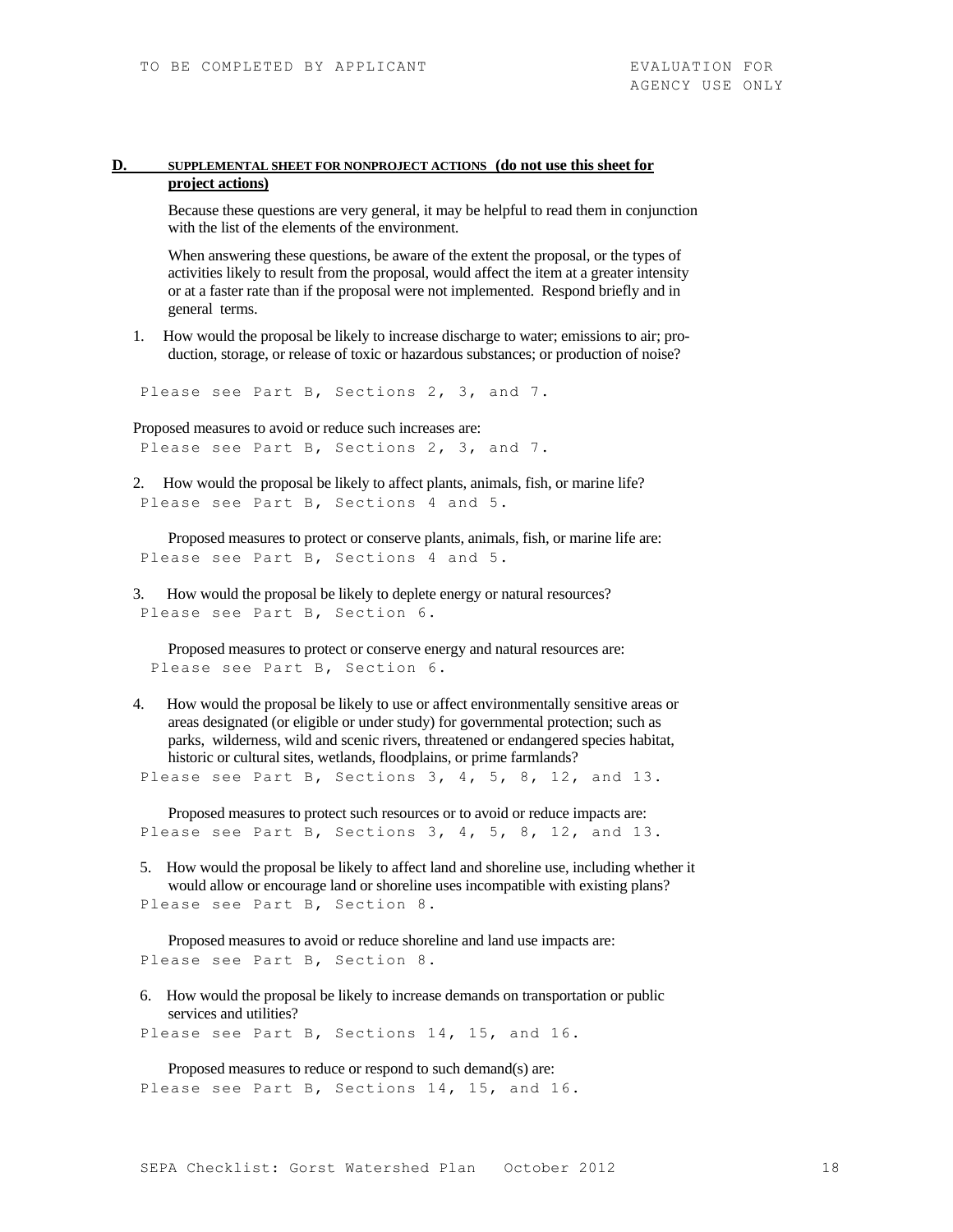7. Identify, if possible, whether the proposal may conflict with local, state, or federal laws or requirements for the protection of the environment.

There are no known conflicts with state or federal laws, such laws will continue to apply. The proposed plan and regulations will address compatibility with other local laws and initiatives.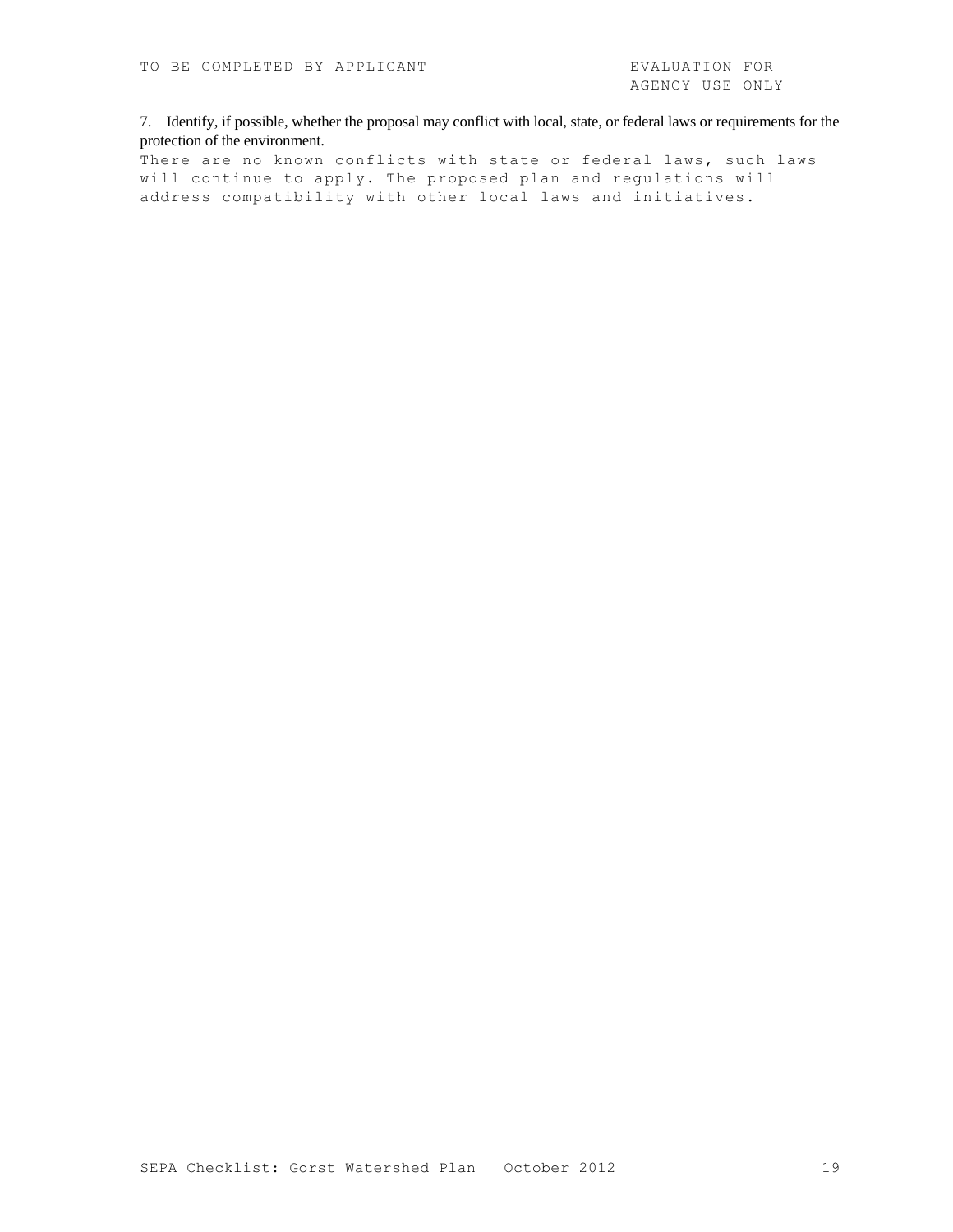REFERENCES

City of Bremerton. May 2012. Gorst Creek Watershed Characterization Report. Washington Department of Ecology and the Washington Department of Fish and Wildlife in collaboration with Parametrix, Bellevue, Washington.

City of Bremerton. August 2012.Gorst Creek Watershed Plan Land Use, Environmental & Infrastructure Analysis. Prepared by AECOM, BERK, and Parametrix.

Diamond, J.M. 1975. The island dilemma: Lessons of modern biogeographic studies for the design of natural reserves. Biological Conservation 7:129–146.

East Kitsap Peninsula Lead Entity. 2004. Salmon recovery strategy. Final Draft. Kitsap County Department of Community Development, Port Orchard, WA.

Kitsap County. August 2012. Kitsap County Urban Growth Area (UGA) Sizing and Composition Remand Final Supplemental Environmental Impact Statement.

Kitsap County. 2007. Kitsap County Buildable Lands Report 2000- 2005. Prepared by Mark Personius and Kitsap County Department of Community Development, Port Orchard, Washington.

May, C.W., and G. Peterson. 2003. 2003 Kitsap salmonid refugia report: Landscape assessment and conservation prioritization of freshwater and nearshore salmonid habitat in Kitsap County. Prepared for Kitsap County, Port Orchard, WA. October 31, 2003.

Parametrix. 2011. Technical Memorandum. Existing Conditions Inventory: Gorst Creek Watershed Comprehensive Plan. Prepared by David Dinkuhn, P.E. Prepared for: City of Bremerton.

Soule, M.E., and D. Simberloff. 1986. What do genetics and ecology tell us about the design of nature reserves? Biological Conservation 35:19–40.